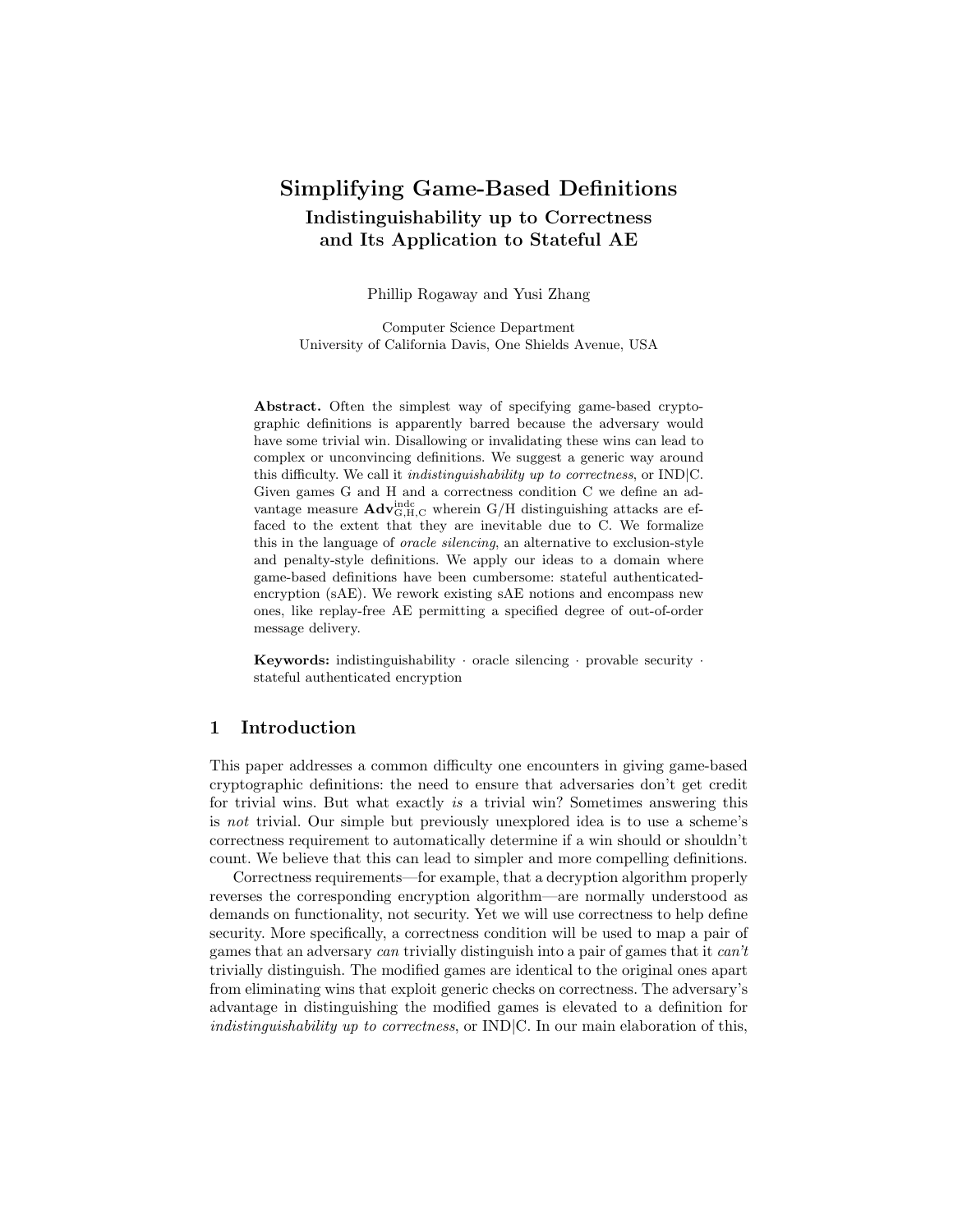responses to oracle queries are *silenced* when the correctness requirement renders a response *fixed*. A response is fixed when the answer depends only on the query history and the correctness constraint. Once silenced, an oracle will stay so.

Besides developing the idea above, this paper is also about an illustrative application of it. The problem we look at, significant in its own right, is how to find a clean and general treatment for stateful authenticated-encryption (sAE). A sender transmits a sequence of encrypted messages to a receiver. The communication channel might be reliable or not, and the parties might or might not maintain state (stateful AE should encompass conventional AE). If the decrypting party does maintain state, it might have a little or a lot. We seek a metaphorical "knob" with which one can specify precise expectations regarding replays, omissions, and out-of-order delivery. Our definition for sAE security does this. Given a set *L* specifying exactly which message reorderings are considered permissible, we define a matching correctness condition. From it and a pair of simple games, which do not depend on *L*, one inherits a security notion, courtesy of IND*|*C. By appropriately setting *L* we encompass old sAE notions and significant new ones, like sAE permitting reorderings up to a specified lag in message delivery.

Indistinguishability up to correctness. In somewhat greater detail, the methodology we suggest works as follows. To define a cryptographic goal one designs a pair of *utopian* games G and H that an adversary must try to distinguish. Game G surfaces the *real* behavior of some underlying protocol *Π*, while game H surfaces the *ideal* behavior one might wish for. We call the games *utopian* because there is some simple adversarial attack to distinguish them. For example, if we aim to treat public-key encryption (PKE) secure against chosenciphertext attack (CCA), then game G might let the adversary encrypt and decrypt with the underlying encryption scheme *Π*, while H properly answers decryption queries, but answers encryption queries by encrypting zero bits.

The cryptographer next pins down when a scheme is *correct*. Correctness is a validity requirement, not a security requirement. It captures what needs to happen in the *absence* of an adversary. In our PKE example, correctness for a scheme  $\Pi = (K, \mathcal{E}, \mathcal{D})$  says that  $(pk, sk) \leftarrow K(k)$  and  $c \leftarrow \mathcal{E}(pk, m)$  implies  $D(sk, c) = m$ . Formally, saying that a scheme *Π* is correct just means that it belongs to some class C of correct schemes: for us, a correctness condition *is* a class of scheme.

We generalize conventional indistinguishability (IND) to the notion we call *indistinguishability up to correctness* (IND*|*C). The idea is this. Suppose that the adversary is interacting with a "real" game G that depends on some underlying cryptographic scheme *Π*. What it wants is to distinguish G from some "ideal" game H (which might also depend on  $\Pi$ ). Suppose, at some point in the adversary's attack, it asks an oracle query  $x_i$ . It previously asked  $x_1, \ldots, x_{i-1}$ and got answers  $y_1, \ldots, y_{i-1}$ . If given this query history **t** there is only one possible reply *y* across all correct schemes  $\Pi \in \mathcal{C}$  and all internal coins *r* that G might use, then we say the oracle's response is *fixed*. The games we denote  $G[\psi]$ and  $H[\psi]$  behave like G and H except that asking a query that is fixed turns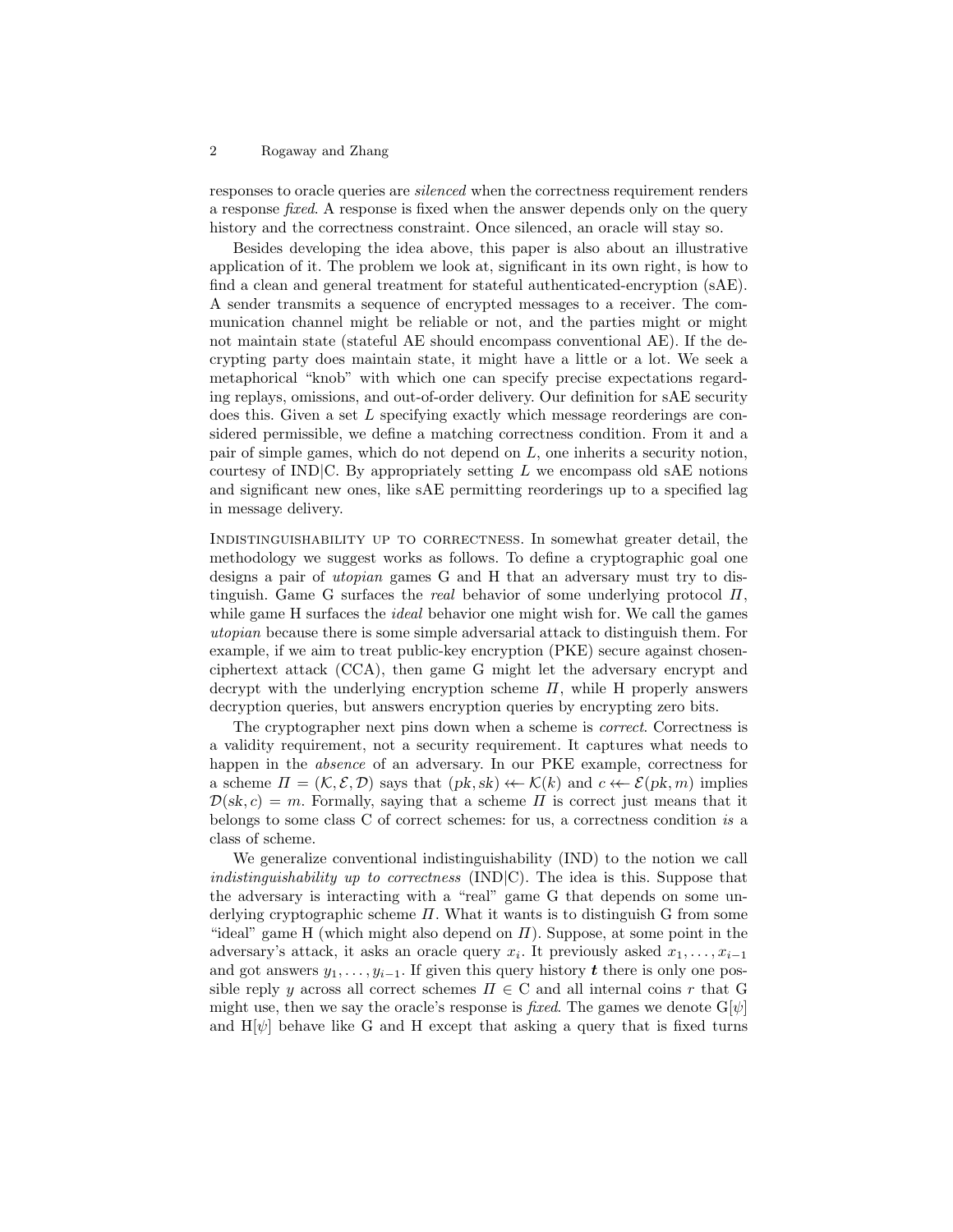<span id="page-2-0"></span>off the oracle: it answers  $\Diamond$  from that point on. The symbol  $\psi$  in the brackets following G and H denotes the *silencing function*, and we just described defining it by way of fixedness. Correctness-directed *oracle silencing* is the automatic adjustment of games  $(G, H)$  to modified games  $(G[\psi], H[\psi])$ . Using this method, we generalize the IND advantage  $\text{Adv}_{G,H}^{\text{ind}}(A) = \Pr[A^G \to 1] - \Pr[A^H \to 1]$  to the  $\text{INDC-advantage }\n\mathbf{Adv}_{\mathbf{G},\mathbf{H},\mathbf{C}}^{\text{ind}}(A) = \mathbf{Adv}_{\mathbf{G}[\psi],\mathbf{H}[\psi]}^{\text{ind}}(A).$ 

There is one more needed element: the adversary needs to *know* if an oracle query is going to be silenced—we need  $\psi$  to be efficiently computable. One must show that it is. If it's not, the intuition that the adversary shouldn't ask a question because it trivially knows the answer completely falls apart.

Application: PKE. As a first and simple application of IND*|*C, we revisit the standard IND-CCA security notion for PKE. We provide a utopian pair of games, G1 and H1, and a correctness class C1, thereby obtaining a security notion PKE.new defined by  $\mathbf{Adv}_{G1,H1,C1}^{indc}$ . We show, unsurprisingly, that PKE.new is equivalent to PKE.old, the customary definition for IND-CCA secure PKE.

But wait: just what definition is it that we call *customary*? Bellare, Hofheinz, and Kiltz (BHK) describe four variants of IND-CCA secure PKE, which they denote with suffixes SE, SP, BE, and BP [[1\]](#page-21-0). They explain that researchers haven't always been clear as to what version they intend. And they show that it *does* make a difference: while the SE and SP notions are equivalent, all other pairs are inequivalent. BHK suggest that the SE/SP notion is the *right* definitional variant [[1,](#page-21-0) p. 34 & p. 39], implying that the other two notions are *wrong*. We agree. But how can one convincingly justify such a claim? The most convincing response, in our view, is to say that the SE/SP notion coincides with what one gets by invalidating all and only the adversarial wins that one *must* invalidate because of correctness. The BE and BP notions inappropriately invalidate additional wins. This is the response that our work formalizes. Similar reasoning can be used to justify definitional choices that might otherwise seem arbitrary.

Application: sAE. Our second application of IND*|*C is more involved: we consider the stateful-AE (sAE) problem, first formalized by Bellare, Kohno, and Namprempre (BKN) [\[2](#page-21-1)]. BKN adjust the customary definition of AE to make the decryption process stateful. Trying to model the kind of AE achieved by SSL, they want that ciphertext replays, reorderings, and omissions, as well as forgeries, will all be flagged as invalid. Formalizing this requires care.

Building on the above, Kohno, Palacio, and Black (KPB) describe five *types* of sAE [\[11](#page-22-0)], these ranging from a version that forgives all replays, omissions, and reorderings, to one that demands authentication to fail if any of these transgressions occur. Boyd, Hale, Mjølsnes, and Stebila (BHMS) [[4\]](#page-22-1) rework the KPB taxonomy, defining four *levels* of sAE. While the games they give are not terribly long, it is not easy to understand their technical constraints [[4,](#page-22-1) Fig. 2]. And perhaps it was not easy for the authors, either, who made a technical adjustment in one of the four definitions about a year after their first publication [[5,](#page-22-2) Recv line 4]. And if one wanted to consider some new sAE variant—and we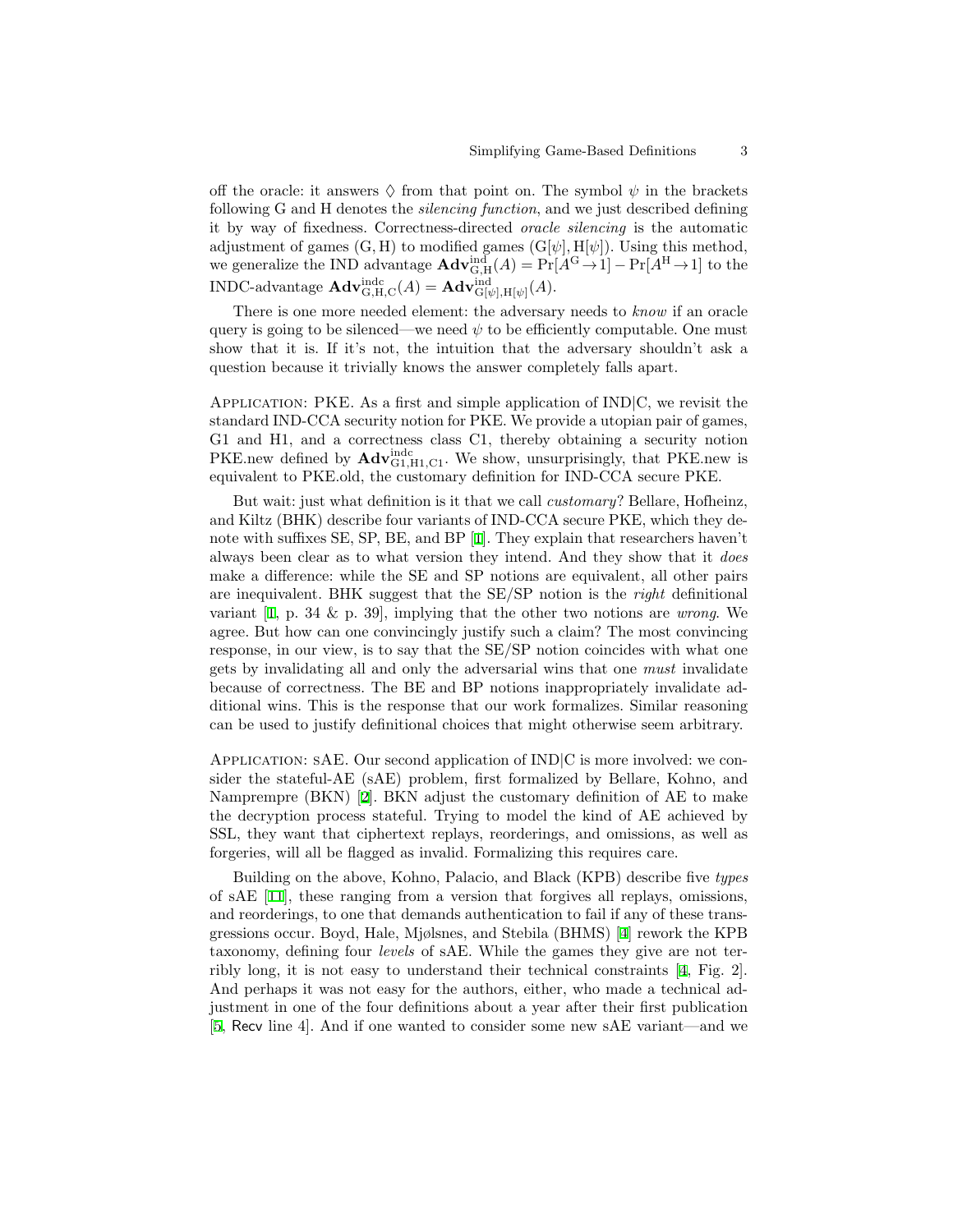<span id="page-3-1"></span>will explain soon why one might—one would need to start from scratch. The resulting definition might be hard to verify and easy to get wrong.

In our view, sAE is in a muddy state. The BKN, KPB, and BHMS papers use different syntax, making rigorous comparisons problematic. And they live in a sea of disparate and often complex related notions, including UC treatments of secure channels  $[6,7,12]$  $[6,7,12]$  $[6,7,12]$  $[6,7,12]$  $[6,7,12]$ , the ACCE definition of Jager, Kohlar, Schäge, and Schwenk  $[10]$  $[10]$ , and the notion for stream-based channels from Fischlin, Günther, Marson, and Paterson [[9,](#page-22-7)[8\]](#page-22-8).

We go back to the basics for sAE, specifying a scheme's syntax and an extremely simple pair of games for the goal, G2 and H2, which the adversary *will* be able to easily distinguish them. We then "cancel" the trivial wins via IND*|*C. Given a set L that describes the required level of channel fidelity, we define a corresponding class of correct schemes  $C_2(L)$ . The above induces a security notion sAE[*L*] via IND*|*C. The flavors of sAE from BKN, KPB, and BHMS correspond to sAE[*L*] for specific choices of *L*. Many further choices are possible. In particular, the set we call  $L_1^{\ell}$  bans forgeries and replays, but allows omissions and reordering up to some specified lag  $\ell$ . The level we denote  $L_2^{\ell}$  bans forgeries, replays, and reordering, but allows omissions of up to *ℓ* messages. The related levels from KPB and BHMS place no limits on  $\ell$  (i.e.,  $\ell = \infty$ ). Achieving that aim would normally be impractical, as the decrypting party would need to maintain unlimited state, using it to record every nonce received.

Besides defining  $sAE[L]$  security, we show that the natural way to achieve it from nonce-based AE does in fact work. We discuss when this scheme is efficient, and describe efficiency and security improvements that are possible for some *L*.

Alternatives. The way we have chosen to define IND*|*C security is not the only way possible: there are a variety of natural variants. For each, one uses the correctness condition C to automatically edit utopian games G and H to new games G*′* and H*′* . Oracle-editing generalizes oracle-silencing. We look at about half a dozen definitional variants, and evidence the robustness of IND*|*C by arguing that, under anticipated side conditions, all but one alternative is equivalent to our original formulation. For that final variant, meant to deal with left-or-right style games, we do not know how to prove or disprove equivalence.

# <span id="page-3-0"></span>**2 Indistinguishability up to Correctness**

Games. We recall the notion of games from Bellare and Rogaway [\[3](#page-21-2)], making some minor adjustments. See Fig. [1](#page-4-0).

A game G is an always-halting algorithm given by code. It has entry points Initialize, Oracle, and Finalize. The code can obtain successive coin tosses from a uniformly random string  $r \leftarrow \{0, 1\}^{\infty}$ . One runs G with an adversary *A*, which can likewise see coins  $\rho \leftarrow \{0,1\}^{\infty}$ . Both the adversary and game maintain persistent states. A game may depend on an *underlying scheme*  $\Pi: \{0,1\}^* \to \{0,1\}^*$ . We may write  $G_{\Pi}$  to emphasize G's dependence on  $\Pi$ . Normally this dependence is in the form of black-box access to a *Π* oracle. A game G may also call out to an arbitrary function  $\psi$  whose definition need not be in code.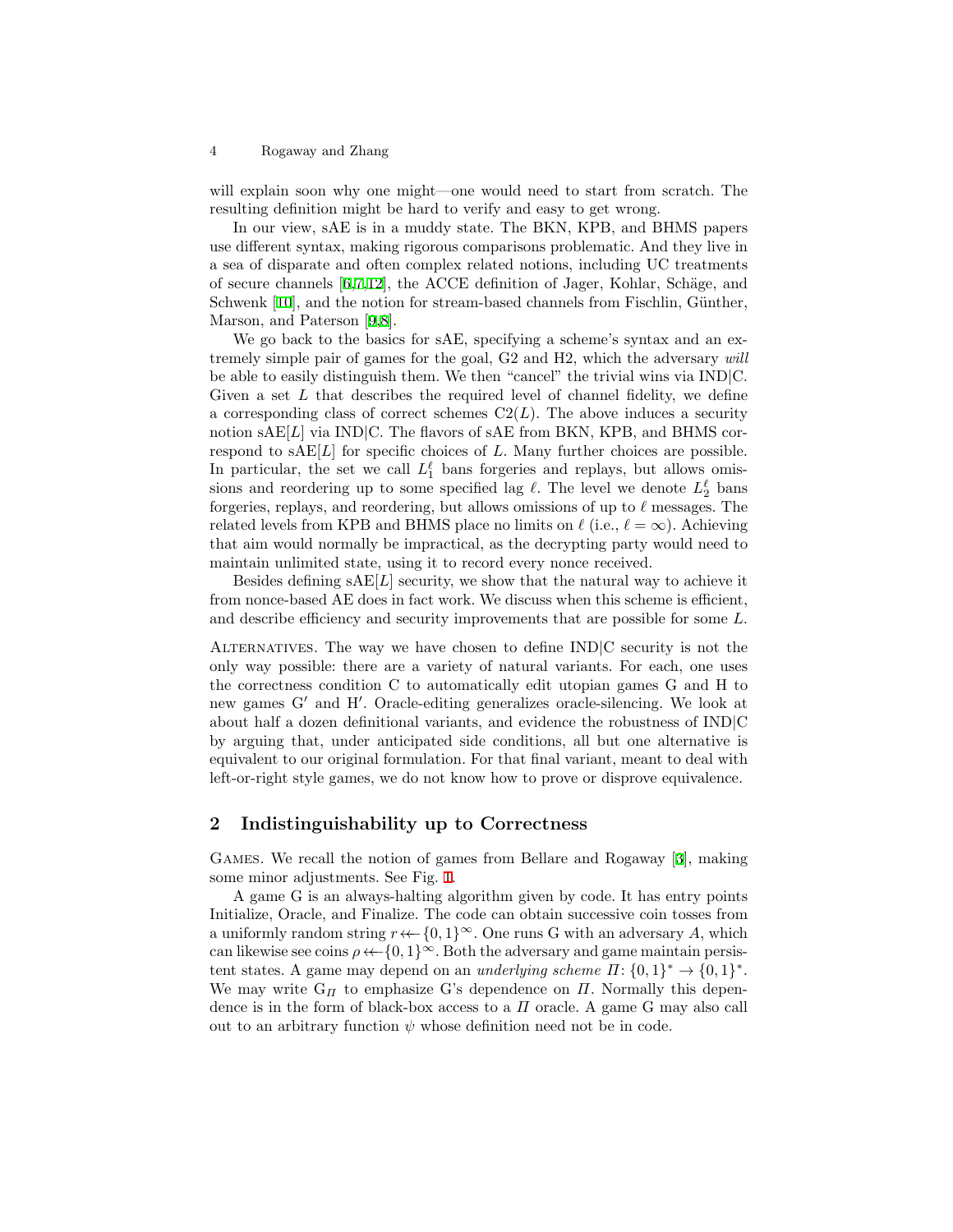

<span id="page-4-0"></span>**Fig. 1. An adversary interacting with a game.** A game G may depend on a cryptographic scheme  $\Pi: \{0,1\}^* \to \{0,1\}^*$ . The game G and adversary A are both provided an initial value *k*. Adversarial and game randomness are provided by random strings  $\rho$  and  $r$ . Pairs  $x_i, y_i$  and  $u_j, v_j$  represent sequences of queries, indexed from 1. The adversary's output is  $z$  and the game's outcome is  $\omega$ .

To execute G with *A*, the game's Initialize procedure is first run, passing it an initial value *k*. This is normally assumed to be a number, the security parameter, and presented in unary. Nothing is returned. Next, the adversary *A* is run, again invoking it on *k*. The adversary will make a sequence of Oracle calls (oracle queries)  $x_1, \ldots, x_q$  obtaining corresponding responses  $y_1, \ldots, y_q$ . The number of queries *q* is up to the adversary. When the adversary has asked all the queries it wants to ask, it halts with an output *z*. The game's Finalize procedure is then called with *z*. It returns the game outcome  $\omega$ . Specifying a game entails specifying Initialize, Oracle, and Finalize. If the first is omitted, there is only the default initialization of game variables: 0 for numbers, false for booleans, *ε* for strings, and the empty vector  $\Lambda = ($  ) for vectors. If Finalize is omitted, it is the algorithm that outputs its input, making the game's outcome the adversary's output. The number  $Pr[A^G(k) \rightarrow 1]$  is the probability that *A* outputs 1 after interacting with game G given the initial input *k*. The Finalize procedure is irrelevant. The number  $\Pr[G^A(k) \to 1]$  is the probability that G (it's Finalize procedure) outputs 1 after an interaction with *A* on *k*.

We can regard  $G_{\Pi}$  as a function, with  $y_i = G_{\Pi}(k, x_1, \ldots, x_i, r)$  the value returned by the oracle query when the initial value is *k*, the queries asked are  $x_1, \ldots, x_i$ , and the coins are *r*; while  $\omega = G_H(k, x_1, \ldots, x_q, z, r)$  is similarly construed, employing encoding conventions such that the Finalize call is clear. If we omit *r* from the arguments then G*<sup>Π</sup>* becomes a randomized function. We omit *k* whenever the Initialize procedure does not depend on it.

As an adversary *A* interacts with a game G, oracle calls and responses can be recorded in a *transcript*, which is a vector of strings. Query-terminated tran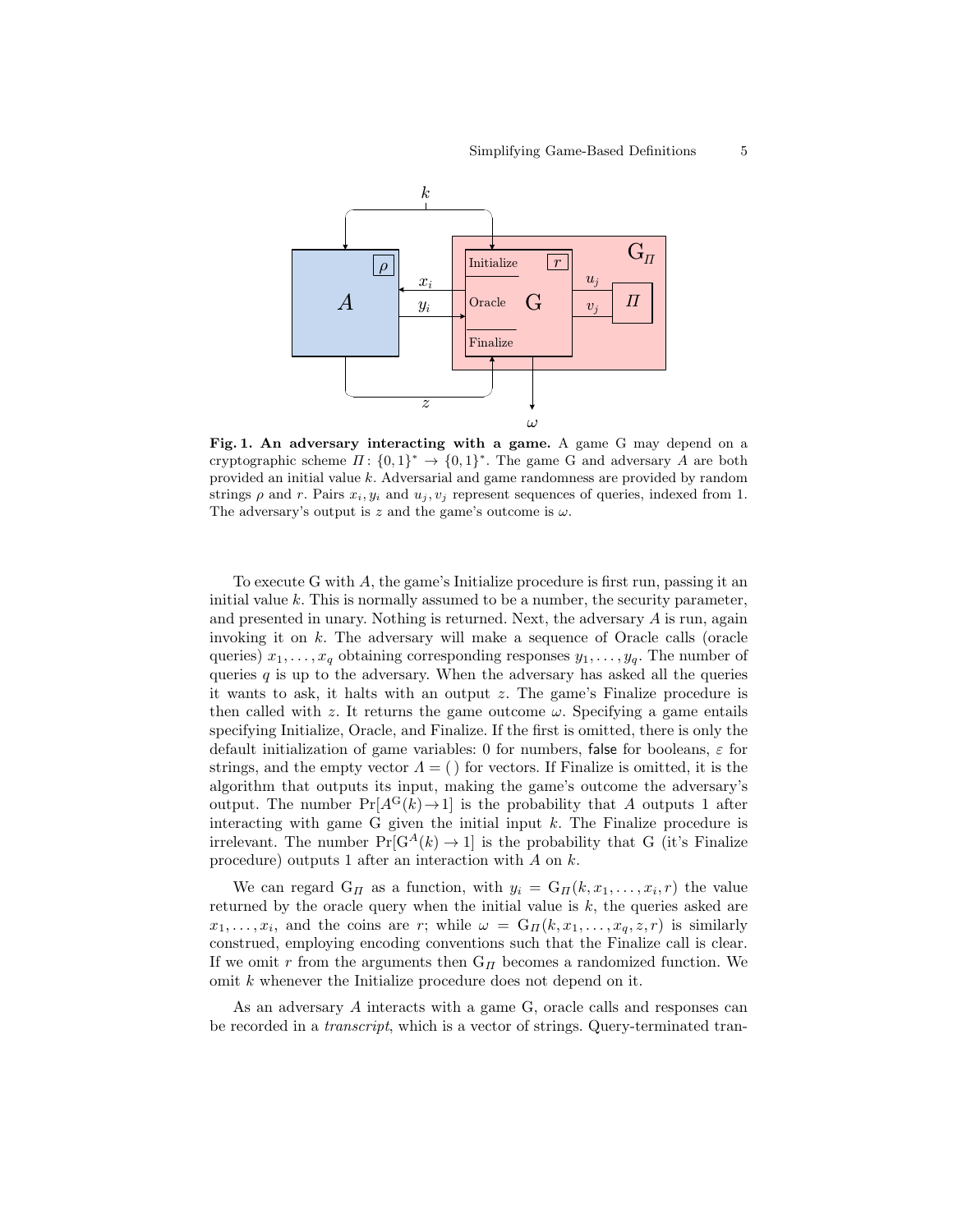scripts  $(x_1, y_1, x_2, y_2, \ldots, x_i)$  have an odd number of strings; response-terminated transcripts  $(x_1, y_1, x_2, y_2, \ldots, x_i, y_i)$  have an even number of strings.

Discussion. There is no loss of generality in regarding the underlying cryptographic scheme  $\Pi$  as a function from strings to strings; suitable encoding conventions allow any scheme of interest to be so encoded. Similarly, games are routinely described as supporting different *types* of queries, like "Enc" and "Dec" queries. This is handled by regarding each query *x* as encoding a vector whose first component,  $x[1]$ , is a label drawn from a specified set.

An oracle query *x* might be intended only to adjust the game's internal state, not to elicit any response. Such queries are called *declarative*. All other queries are *investigative*. We do not adopt any special syntax to differentiate declarative and investigative queries, but the designer of a game is always free to adopt some convention to serve this purpose.

CORRECTNESS. What does it mean to say that a scheme  $\Pi$  is correct? The simplest answer is to say  $\Pi$  belongs to some class of schemes C, which are those deemed correct. That is what we will do; for us a *correctness class* is a set C of functions from strings to strings, and defining correctness means specifying C.

Graded notions of correctness, where a scheme is  $(1 - \varepsilon)$ -correct if some bad event happens with probability at most  $\varepsilon$ , are outside the scope of our definitions.

Silencing. Given a correctness class C and a game G we define a predicate on response-terminated transcripts

*Valid*C*,*G(*x*1*, y*1*, . . . , x<sup>j</sup> , y<sup>j</sup>* ) =(*∃Π ∈* C)(*∃k ∈ {*0*,* 1*} ∗* )(*∃r ∈ {*0*,* 1*} <sup>∞</sup>*)(*∀i ∈* [1*..j*]) [ G*Π*(*k, x*1*, x*2*, . . . , x<sup>i</sup> , r*) = *y<sup>i</sup>* ] *.*

In English, a response-terminated transcript is valid if there exists a scheme in the specified class that could give rise to it. Since adversaries can ask anything they please, we say that a query-terminated transcript is valid when its longest proper prefix is:  $\text{Valid}_{C,G}(x_1, y_1, \ldots, x_i, y_i, x) = \text{Valid}_{C,G}(x_1, y_1, \ldots, x_i, y_i).$ 

Building on the notion of validity, we define a boolean function on queryterminated transcripts

$$
Fixed_{\mathcal{C},\mathcal{G}}(x_1,y_1,\ldots,x_j,y_j,x)=(\exists!~y)~\mathit{Valid}_{\mathcal{C},\mathcal{G}}(x_1,y_1,\ldots,x_j,y_j,x,y).
$$

Here  $(\exists! y)P(y)$  means  $(\exists y)P(y) \land (\forall y_1)(\forall y_2)((P(y_1) \land P(y_2)) \Rightarrow y_1 = y_2)$ . In English, a query-terminated transcript is fixed if the last indicated query has exactly one valid response. Note that when the transcript  $t$  is invalid then  $Fixed_{C,G}(t)$ is false, since (*∃*! *y*)*P*(*y*) *⇒* (*∃y*)*P*(*y*).

Finally, given a correctness class C and game G, we define our preferred *silencing function* for this pair by

$$
Silence_{C,G}(x_1, y_1, \ldots, x_j) = \bigvee_{1 \leq i \leq j} Fixed_{C,G}(x_1, y_1, \ldots, x_i) .
$$

That is, we silence an oracle response that terminates a transcript *t* if that response is now fixed, or was previously. We call this *silence-then-shut-down*.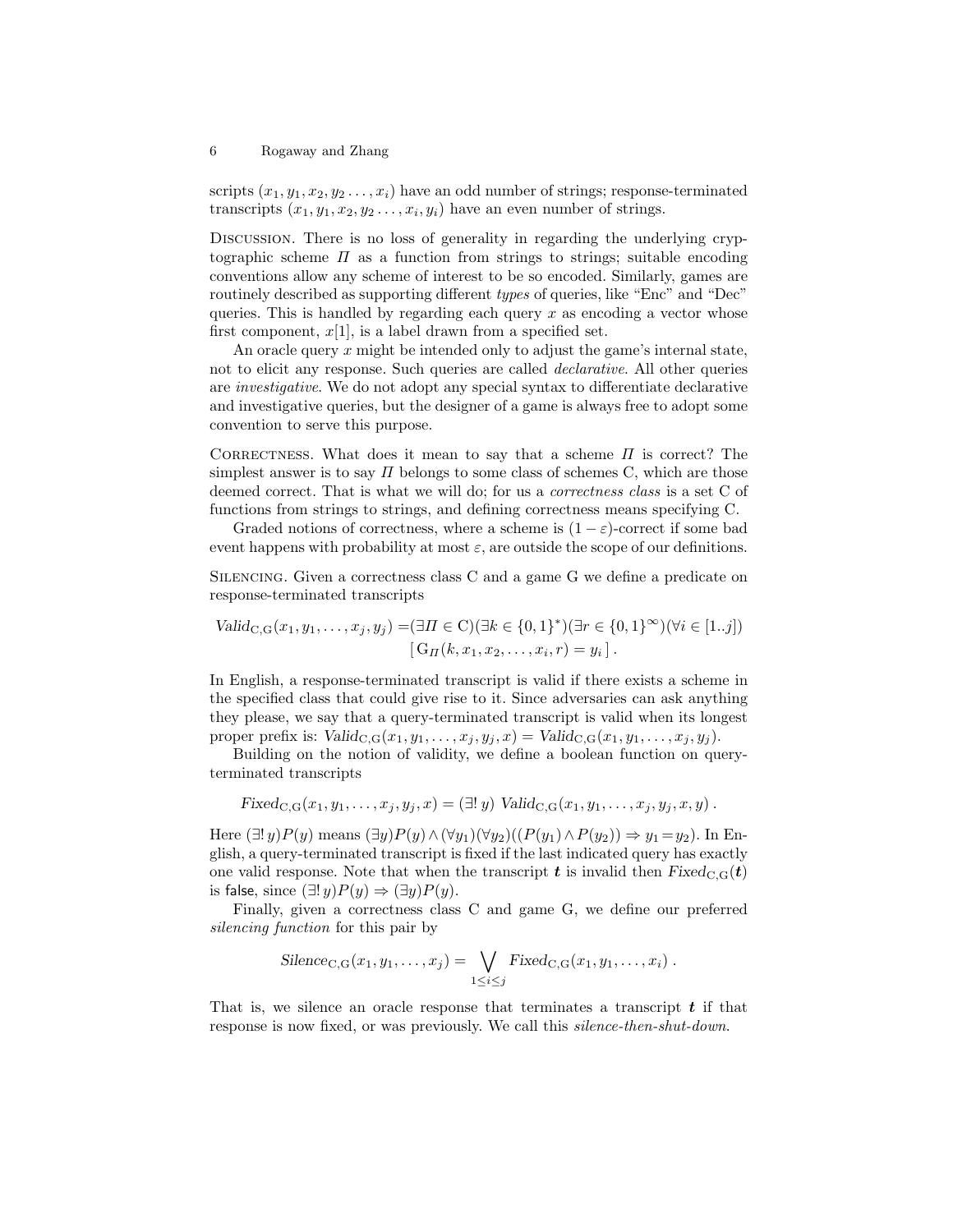

<span id="page-6-0"></span>**Fig. 2. Oracle silencing. Left:** Given a game G and a function  $\psi$ :  $\{0,1\}^{**} \to \{0,1\}$ we define the silenced game  $G[\psi]$  by silencing the oracle once the boolean value  $\psi(x_1, y_1, \ldots, x_i)$  becomes true. **Right:** The formal definition for the game G[ $\psi$ ]. The game's Finalize procedure is irrelevant.

IND<sub>I</sub>C securative. Given a game G and a boolean function  $\psi$ , which we call a *silencing function*, we define the *silenced game*  $G[\psi]$  in Fig. [2](#page-6-0). In that game, oracle responses are adjusted according to  $\psi$ : when  $\psi$  applied to the  $y_i$ -terminated transcript is true, we return  $\Diamond$  instead of  $y_i$ .

Now given games G and H and a silencing function  $\psi$ , let  $\mathbf{Adv}_{G,H,\psi}^{\text{indc}}(A,k)$  $\Pr[A^{\text{G}[\psi]}(k) \rightarrow 1] - \Pr[A^{\text{H}[\psi]}(k) \rightarrow 1].$ 

Finally, given games G and H and a correctness class C, let  $\mathbf{Adv}_{\mathrm{G,H,C}}^{\mathrm{indc}}(A,k)$  =  $Pr[A^{G[\psi]}(k) \to 1] - Pr[A^{H[\psi]}(k) \to 1]$  where  $\psi =$  *Silence*<sub>C*,G</sub>*. We call this notion</sub> INDC security, or, perhaps more pretty, IND*|*C security. (The vertical bar is meant to suggest conditioning.) Note that the silencing that is applied to the ideal game H is determined by the real game G.

For an asymptotic notion of INDC security, we assert that games G and H are *indistinguishable up to* C if  $\mathbf{Adv}_{G,H,C}^{\text{indc}}(A,k)$  is negligible for any probabilistic polynomial-time (PPT) adversary A. As usual,  $\varepsilon(k)$  is negligible if for any polynomial *p* there exists a number *N* such that  $\varepsilon(k) < 1/p(k)$  for all  $k \geq N$ .

Remember that games  $G = G_H$  and  $H = H_H$  may depend on some underlying scheme *Π*. A cryptographer who specifies G, H and C has specified a security measure on protocols  $\Pi \in \mathcal{C}$  defined by  $\mathbf{Adv}_{\Pi}(A, k) = \mathbf{Adv}_{\mathcal{G}_{\Pi},\mathcal{H}_{\Pi},\mathcal{C}}^{\text{index}}(A, k)$ .

COMPUTABILITY OF FIXEDNESS. There is no *a priori* reason to believe that *Fixed<sub>C,G</sub>* or *Silence<sub>C,G</sub>* will be computable, let alone efficiently. Yet for IND|C security to be meaningful, we need  $Fixed_{C,G}$  to be efficiently computable: if the adversary doesn't *know* that the response to its query is determined by the correctness constraint, then the query is *not* trivial, and making it should *not* be disqualifying. The most straightforward way of capturing the stated expectation is to demand that  $Fixed_{C,G}$  be polynomial-time  $(PT)$  computable (if one is in the asymptotic setting). This is overkill, however, insofar as the only transcripts *t*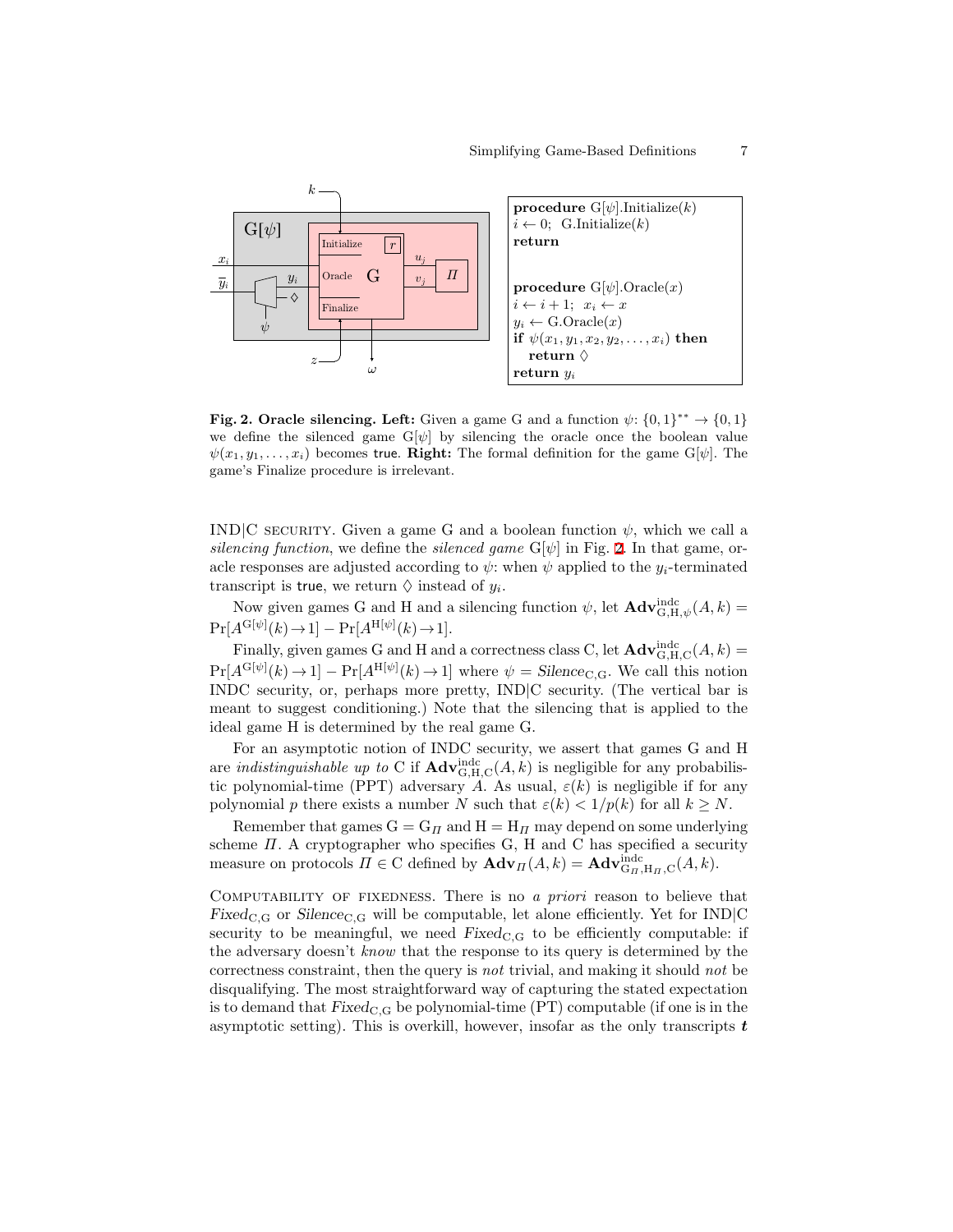<span id="page-7-0"></span>to which  $Fixed_{C,G}$  will ever be applied are those that are *legitimate*—those that can arise in an interaction between *A* and G or between *A* and H.

Based on this, we say that *fixedness is efficiently computable for* (C*,* G*,* H) if there exists a PT-computable function  $\phi$  such that  $\phi(t) = Fixed_{C,G}(t)$  for all query-terminated transcripts *t* satisfying  $Valid_{C,G}(t) \vee Valid_{C,H}(t)$ . Taking this a step further, we say that *fixedness is efficiently computable for* (C*,* G*,* H*, q*) if there exists a PT-computable function  $\phi$  such that  $\phi(\mathbf{t}) = \text{Fixed}_{C,G}(\mathbf{t})$  for all query-terminated transcripts *t* satisfying  $Valid_{C,G}(t) \vee Valid_{C,H}(t)$  and  $|t| < 2q$ . The last part says that **t** involves at most q queries (where  $|t|$  is the number of components in  $t$ ). For positive results, we must verify that fixedness is efficiently computable for  $(C, G, H)$ , or for  $(C, G, H, q)$  with  $q(k)$  adequately large.

Further relaxations for efficient computability of fixedness are possible. Since it is safe to silence too little, it is enough to find an efficiently computable function  $\phi$  satisfying  $\phi(t) \Rightarrow$  *Silence*<sub>C*,G</sub>(<i>t*) when *Valid<sub>C</sub>,G(t)*  $\lor$  *Valid<sub>C</sub><sub><i>H*</sub>(*t*). Our</sub> examples won't need this relaxation.

Discussion. We have spoken about the efficient computability of *Fixed*, but we could as well have spoken of the efficient computability of *Silence*. The former is the more basic object, and simpler to think about. In fact, we not only anticipate that the boolean *Fixed* should be efficiently computable, but also the stringvalued function  $fixed_{G,C}$  that specifies the real-oracle's response when it is in fact fixed (or indicates, alternatively, that it is not). See Section [5](#page-17-0).

The silencing function *ψ* used in defining IND*|*C was not *Fixed* but the logical-or of it applied to all transcript prefixes. Once an oracle is silenced, it stays silenced. An alternative approach, *silence-then-forgive*, is essentially equivalent; see Section [5](#page-17-0). It is to simplify the description of silence-then-forgive that, in Fig. [2,](#page-6-0) when a response  $y_i$  is silenced, we let the growing "transcript" retain the original (unsilenced) value. This choice is irrelevant for silence-then-shut-down.

As already explained, if fixedness is not efficiently computable the intuition underlying oracle silencing breaks down, and IND*|*C becomes meaningless. It could even happen that silenced games are harder to distinguish than the utopian ones. For example, given a one-way permutation *F* with hardcore bit *B*, game G is constructed to select random values  $x_0$  and  $x_1$  and, on a first oracle query, provide  $F(x_0)$  and  $F(x_1)$ . A second oracle query selects  $b \leftarrow \{0, 1\}$  and returns  $B(x<sub>b</sub>)$ . Now whether or not this query is silenced provides information that the adversary cannot compute. The idea can be elaborated to create indistinguishable games whose silenced versions are distinguishable.

The usual notion of indistinguishability,  $\mathbf{Adv}_{G,H}^{ind}(A, k) = \Pr[A^G(k) \to 1] \Pr[A^\text{H}(k) \!\to\! 1],$  coincides with  $\mathbf{Adv}_{\mathrm{G,H},\psi}^{\mathrm{indc}}(A,k)$  when  $\psi(\boldsymbol{t}) =$  false. Of course INDsecurity is symmetric:  $\mathbf{Adv}_{G,H}^{\text{ind}}(A, k) = \mathbf{Adv}_{H,G}^{\text{ind}}(A, k)$ . This is not true of INDC: it may be that  $\text{Adv}_{G,H,C}^{\text{indc}}(A,k) \neq \text{Adv}_{H,G,C}^{\text{indc}}(A,k)$ . The asymmetry stems from the fact that we silence based on the *real* game, listed first in the subscripts.

Oracle silencing provides an alternative to penalty-style and exclusion-style definitions [[1](#page-21-0)]. We wrap up our discussion by observing that IND*|*C security could have been defined using those alternatives, too.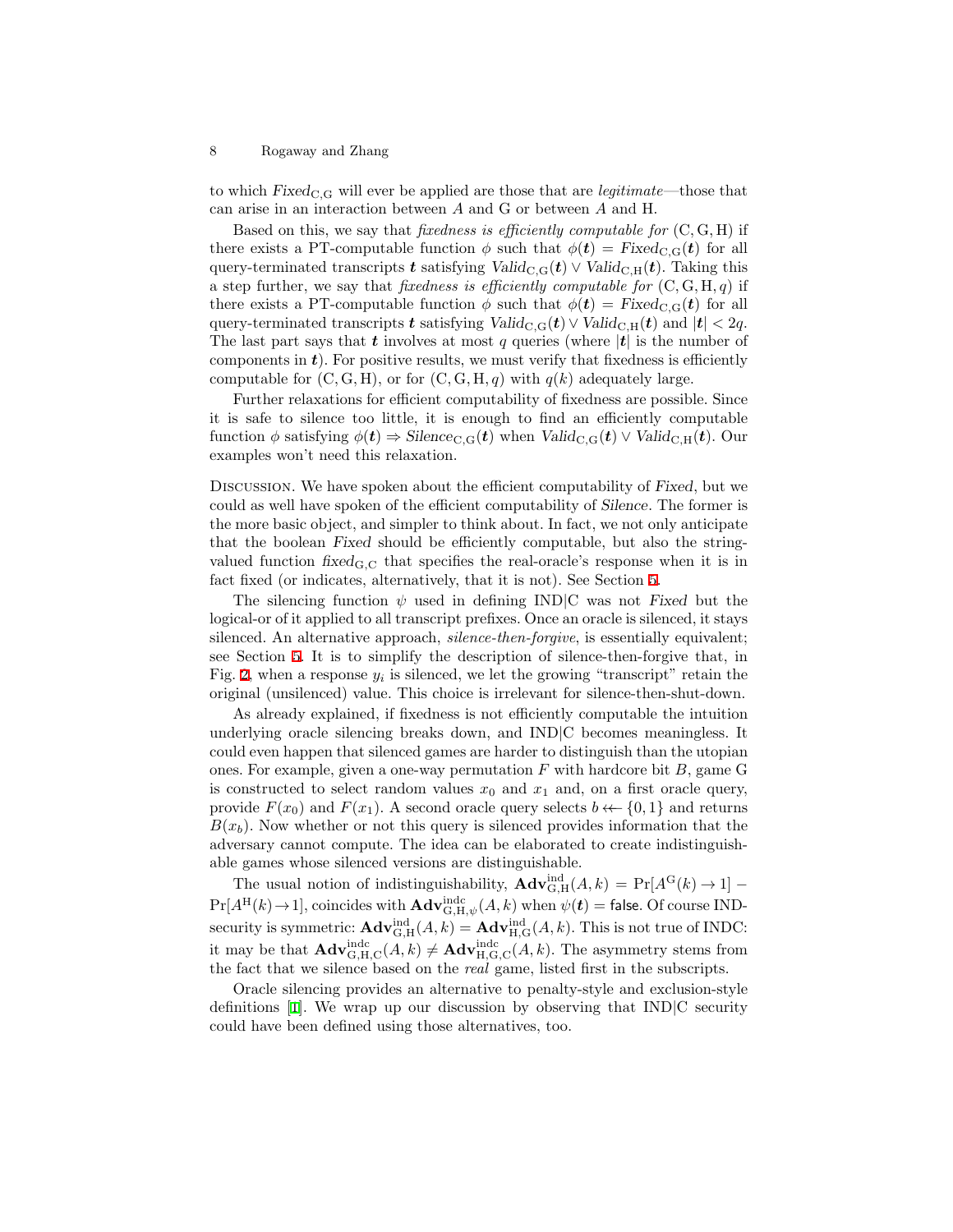```
procedure G[\![\psi]\!].Initialize(k)q \leftarrow 0; G.Initialize(k)
return
procedure G[\![\psi]\!].Oracle(x)q ← q + 1; x_q ← x
return y_q \leftarrow G.Oracle(x)procedure G[\![\psi]\!].Finalize(z)if \psi(x_1, y_1, x_2, y_2, \ldots, x_q) then return 0
return z
```
<span id="page-8-0"></span>**Fig. 3. Penalty-style oracle editing.** Oracle queries are answered as usual, but if the final transcript triggers  $\psi$ , the game's outcome is set to zero.

PENALTY-STYLE ALTERNATIVE. Instead of turning off an adversary's oracle when it asks an offending question, we could answer the query as usual but, at the end of the game, declare it forfeit. This is what Bellare, Hofheinz, and Kiltz call a *penalty-style* definition [[1\]](#page-21-0). We formalize what is needed in Fig. [3,](#page-8-0) mapping a game G and a function  $\psi$  to a corresponding game G $\llbracket \psi \rrbracket$ . An alternative version of indistinguishability up to correctness, INDC0, is then defined by saying that  $\mathbf{Adv}_{G,H,C}^{indco}(A,k) = \Pr[(G[\![\psi]\!])^A(k) \to 1] - \Pr[(H[\![\psi]\!])^A(k) \to 1]$ where  $\psi = \text{Silence}_{C,G}$ . In effect, the adversary's output *z* has been replaced by *z* ∧  $\bigwedge_j$  ¬*Fixed*<sub>C,G</sub>( $x_1, y_1, \ldots, x_j$ ). For an asymptotic notion of INDC0 security, we say that games G and H are penalty-style indistinguishable up to C if for any PPT adversary *A*, the function  $\mathbf{Adv}_{G,H,C}^{indc}(A,k)$  is negligible.

What is the relationship between oracle-silencing IND*|*C and penalty-style INDC0? Assuming fixedness is efficiently computable, the two ways of adjusting games are equivalent. For concision, we give an asymptotic version of the result. The proof, which is easy, is in Appendix [A.1.](#page-22-9)

<span id="page-8-2"></span>**Theorem 1.** *Let* G *and* H *be games and let* C *be a correctness class. Assume fixedness is efficiently computable for* (G*,* H*,* C)*. Then* G *and* H *are indistinguishable up to* C *iff they are penalty-style indistinguishable up to* C*.*

The above might be interpreted as saying that oracle silencing is new language for something that doesn't need it. That misses the point, that oracle-silencing grounds the natural explanation how and why one edits the utopian games.

Exclusion-style alternative. And what of exclusion-style definitions [[1](#page-21-0)], where one limits consideration to adversaries that are "well-behaved"? It is possible, although awkward, to describe IND<sub>|</sub>C in this way. After defining games  $G_{\Pi}$ and  $H$ <sup>*I*</sup> and the correctness class C, we restrict attention from all adversaries U to the subset A that, when interacting with  $G_{\Pi}$  or  $H_{\Pi}$ , never create a transcript **t** such that  $Fixed_{G,C}(t)$  is true. One attends only to adversaries in A.

The above description might sound problematic because there is no way to inspect an adversary's description and know if it's in A. It doesn't matter. As long as fixedness is efficiently computable for (G*,* H*,* C), one can take an adversary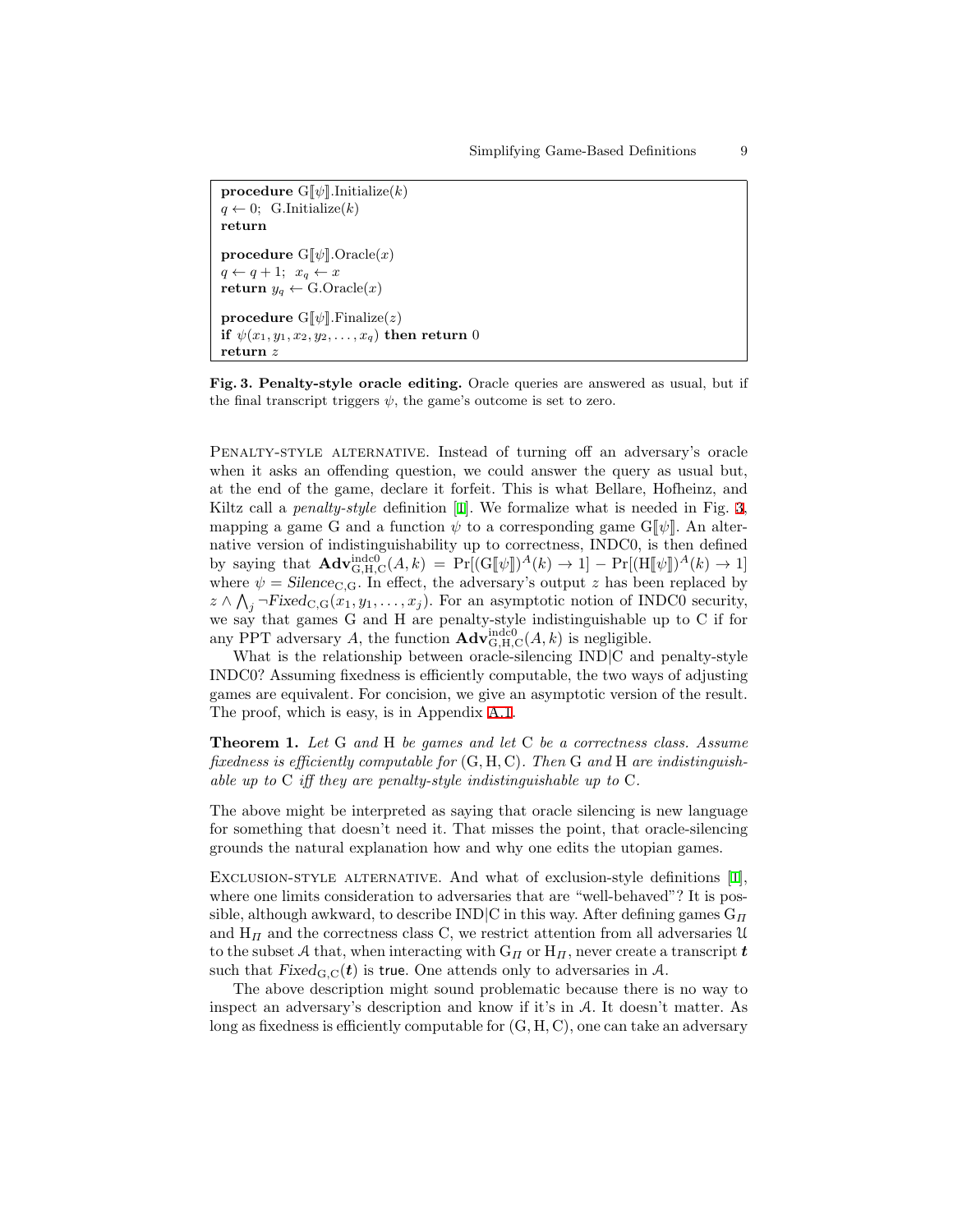$A \in \mathcal{U}$  and put a "wrapper" around it so that it conforms with A. The wrapped adversary behaves like *A* unless it is about to ask a query that would make *Fixed*<sub>G,H,C</sub>(*t*) true, in which case it outputs 0 and halts. In this way one names a class of adversaries A such that the ind-advantage among adversaries in it coincides with the indc-advantage over adversaries in U. So security notions that can be described by oracle silencing can be described exclusion-style. Not that doing so is wise. Exclusion-style definitions compel consideration of adversary classes. They disqualify adversaries that only rarely misbehave. They ignore whether or not an adversary can "know" it has misbehaved. And they promote ambiguity, as the relevant restrictions are not expressed in game code.

Further variants. Beyond penalty-style and exclusion-style formulations of IND*|*C, more alternatives are possible. See Section [5](#page-17-0) for some interesting ones.

# <span id="page-9-0"></span>**3 Public-Key Encryption**

Let us consider the well-known IND-CCA security notion for a public-key encryption (PKE) scheme. We first review the syntax. A PKE scheme *Π* is a tuple of algorithms  $\Pi = (\mathcal{K}, \mathcal{E}, \mathcal{D})$  where probabilistic algorithm  $\mathcal K$  takes in a security parameter *k*, encoded in unary, and generates a public key *pk* and a secret key *sk*; probabilistic algorithm  $\mathcal E$  takes in a public key *pk* and a plaintext *m*, and returns a ciphertext *c*; and deterministic decryption algorithm *D* takes in a secret key *sk* and a ciphertext *c*, and returns a message *m*. For simplicity, we assume a message space of *{*0*,* 1*} ∗* . An appropriate encoding of the component algorithms is implicitly assumed whenever we regard *Π* as a map  $\Pi: \{0,1\}^* \to \{0,1\}^*$ .

To apply our techniques, the first step is to specify the class of correct PKE schemes. This is easily done, letting

$$
C1 = \{ \Pi = (\mathcal{K}, \mathcal{E}, \mathcal{D}) \mid (\forall k)(\forall m) \left[ (pk, sk) \leftrightarrow \mathcal{K}(k); c \leftrightarrow \mathcal{E}(pk, m) : \mathcal{D}(sk, c) = m \right] \}
$$

denote the schemes we consider *correct*. The condition is absolute: decryption of  $c \leftarrow \mathcal{E}(k, m)$  must *always* return *m*, which is the customary requirement.

The second step is to write down the utopian real and ideal games. For this, we ask the adversary to distinguish between a game that encrypts a message *m* of the adversary's choice and a game that encrypts an equal length string of zerobits. For both games, the adversary can request the public key and has access to a proper decryption oracle. See Fig. [4.](#page-10-0) Those games only allow the adversary a single Enc query. This restriction is unnecessary, but including it reduces the gap between our new notion and the traditional one for IND-CCA that we use.

The games are indeed utopian: if the adversary queries Enc(1), getting back *c*, then queries  $Dec(c)$ , getting back *m*, it will earn advantage 1 by returning *m*. Naturally this is where oracle silencing comes into play: if Dec is queried with the response *c* returned by a previous Enc query then  $Fixed_{C1,G1}$  will almost always be true, resulting in the query being silenced. Why do we say *almost* always, and not always? The answer is closely related to how one can efficiently compute  $Fixed_{C1,G1}$ .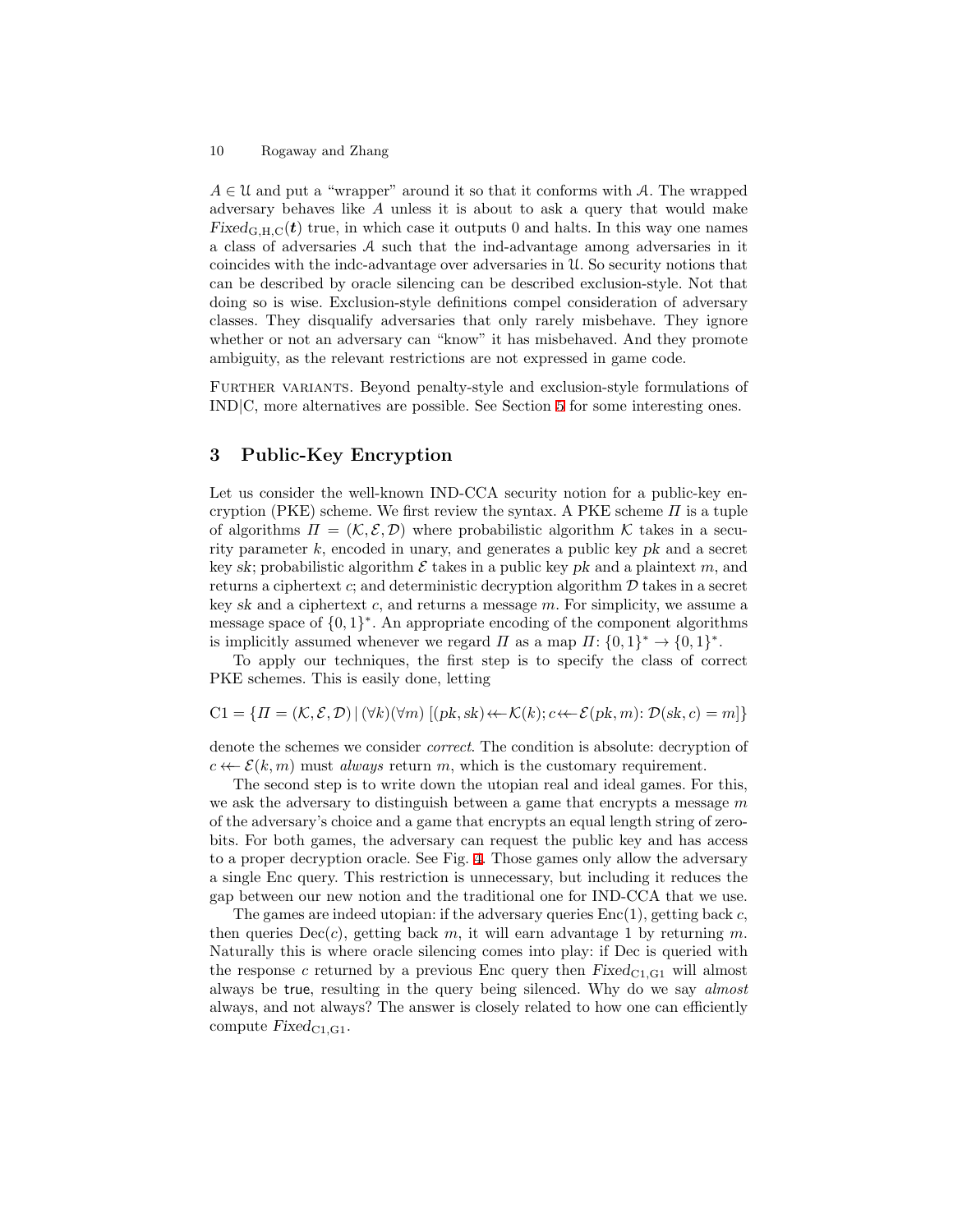| <b>procedure</b> Initialize $(k)$<br>111 $(pk, sk) \leftarrow \mathcal{K}(k)$                                               | Game G1 | <b>procedure</b> Initialize $(k)$<br>121 (pk, sk) $\nleftrightarrow$ $\mathcal{K}(k)$                                            | Game H <sub>1</sub> |
|-----------------------------------------------------------------------------------------------------------------------------|---------|----------------------------------------------------------------------------------------------------------------------------------|---------------------|
| procedure Key<br>112 return $pk$                                                                                            |         | procedure Key<br>$122$ return $pk$                                                                                               |                     |
| procedure $Enc(m)$<br>$113$ if asked return $\perp$<br>114 asked $\leftarrow$ true<br>115 <b>return</b> $\mathcal{E}(pk,m)$ |         | procedure $Enc(m)$<br>123 if asked return $\perp$<br>124 asked $\leftarrow$ true<br>125 <b>return</b> $\mathcal{E}(pk, 0^{ m })$ |                     |
| procedure $Dec(c)$<br>116 <b>return</b> $\mathcal{D}(sk, c)$                                                                |         | procedure $Dec(c)$<br>126 <b>return</b> $\mathcal{D}(sk, c)$                                                                     |                     |

<span id="page-10-0"></span>**Fig. 4. Utopian games used to define PKE.new.** The games are easily distinguished in the ind-sense. The problem is fixed by switching to indc-advantage.

COMPUTING FIXEDNESS. As just indicated, even if a transcript  $t$  has a  $Dec(c)$ follow an  $Enc(m)$  that returns *c*, it is not *always* the case that  $Fixed_{C1,G1}(t)$ true. At issue is the fact that there are some peculiar transcripts that can arise in the ideal setting but would never arise in the real setting. Recall that our formalization demands that we do *not* silence a query ending a transcript *t* that could never arise in the "real" setting. One such counterexample is a  $Dec(c)$  query that returns *m*, followed by an  $Enc(m')$  query that returns *c*, where  $m \neq m'$ . This can't happen in the "real" game, since it would violate correctness. Since we only silence valid transcripts, once such an invalid event takes place, in a run with  $H$ , we never silence any further queries—even for a  $Dec(c)$  following some Enc(*m*) query that returns *c*.

The code of Fig. [5](#page-11-0) attends to such subtleties. There we write out a formula for a candidate function  $\phi$  that efficiently computes fixedness for  $(C1, G1, H1)$ . Function  $\phi$  makes sure the mentioned counterexample does not occur (first line), and it also checks for the "usual" concern: a decryption query that asks to decrypt the challenge ciphertext (second line). But there are still some additional, naïve queries to deal with (the last three lines). These are: a Key query subsequent to the first such query; an Enc query subsequent to the first such query; and a repeating  $Dec(c)$  query, for some value c. The responses to any of those queries will be silenced. Our result on the computability of fixedness is as follows.

<span id="page-10-1"></span>**Theorem 2.** *There is a PT algorithm that computes fixedness for* (C1*,* G1*,* H1)*. In fact, the algorithm of Fig. [5](#page-11-0) computes it.*

For a proof, see Appendix [A.2.](#page-23-0)

To define the security of a PKE scheme against IND-CCA attack, we let  $\mathbf{Adv}_{\Pi}^{\text{pke,new}}(A,k) = \mathbf{Adv}_{\text{GI}[H],\text{FI}[H],\text{CI}}^{indc}(A,k)$  for the games and correctness class described. We say that a PKE scheme *Π* is PKE.new-secure if  $\mathbf{Adv}_{\Pi}^{\mathsf{pke,new}}(A, k)$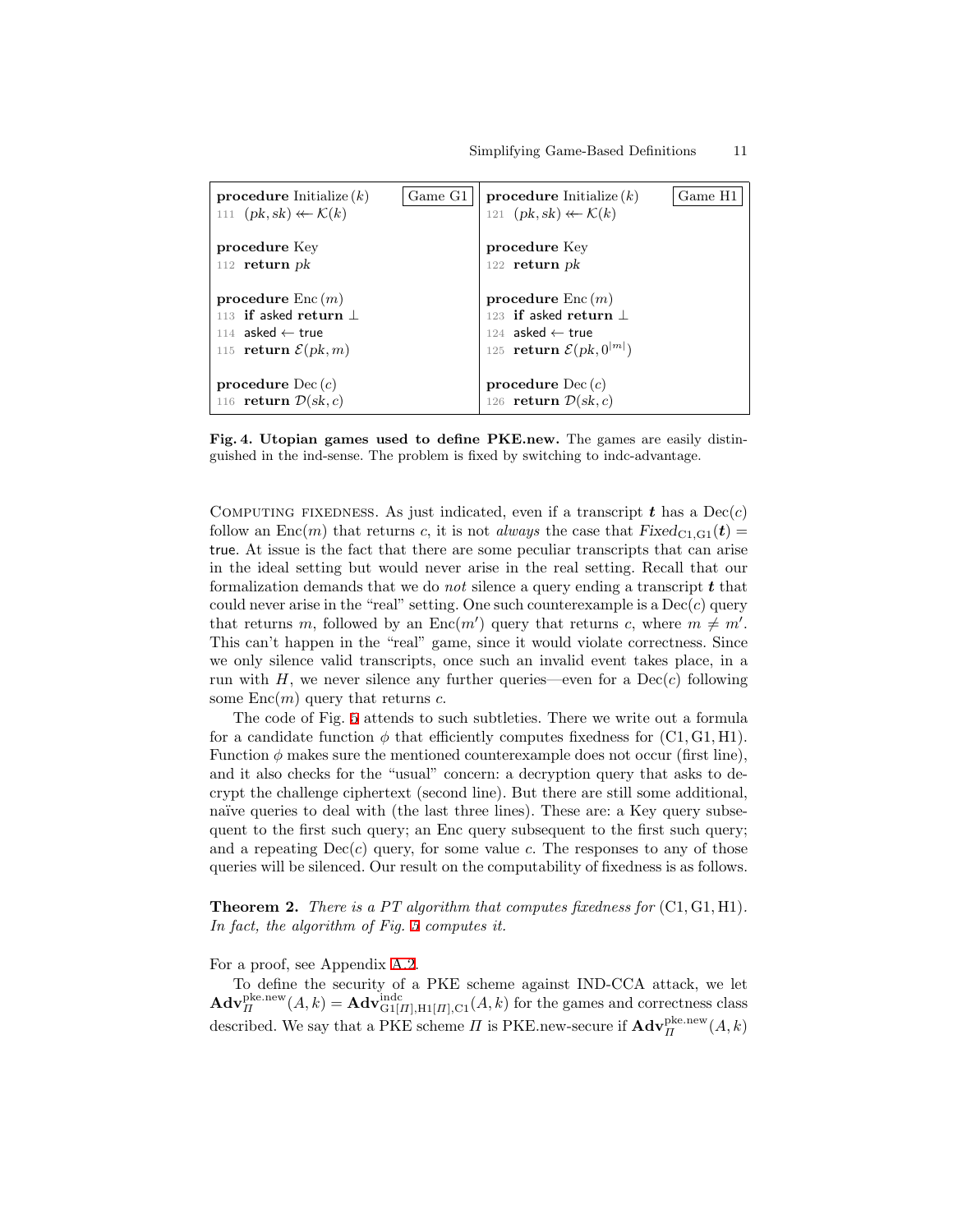<span id="page-11-3"></span>**procedure**  $\phi(x_1, y_1, \ldots, x_t)$ 201 **return**  $((\nexists i, j) x_i = (\text{Dec}, y_j) \land x_j[1] = \text{Enc} \land x_j[2] \neq y_i) \bigwedge$ <sup>202</sup> (  $(\exists j)$   $(x_j[1] = \text{Enc} \land x_t = (\text{Dec}, y_j)) \lor$ 203  $(\exists j) (x_j[1] = \text{Key} \wedge x_t[1] = \text{Key}) \vee$ 204 ( $\exists j$ )  $(x_j[1] = \text{Enc} \land x_t[1] = \text{Enc} \land \lor$ 205 ( $\exists j, c$ )  $(x_j = x_t = (\text{Dec}, c))$ 

<span id="page-11-0"></span>**Fig. 5. Formula for computing fixedness for PKE.new.** Line 201 is the validity check, while line 202–205 are the fixedness checks.

| <b>procedure</b> Initialize $(k)$         | <b>procedure</b> Initialize $(k)$         |
|-------------------------------------------|-------------------------------------------|
| Game G0                                   | Game H <sub>0</sub>                       |
| 311 $(pk, sk) \leftarrow \mathcal{K}(k)$  | 321 $(pk, sk) \leftarrow \mathcal{K}(k)$  |
| procedure Key                             | procedure Key                             |
| $312$ return $pk$                         | $322$ return $pk$                         |
| <b>procedure</b> Test $(m_1, m_2)$        | <b>procedure</b> Test $(m_1, m_2)$        |
| 313 if tested return $\perp$              | 323 if tested return $\perp$              |
| 314 tested $\leftarrow$ true              | 324 tested $\leftarrow$ true              |
| 315 $c^* \leftarrow \mathcal{E}(pk, m_1)$ | 325 $c^* \leftarrow \mathcal{E}(pk, m_2)$ |
| 316 return $c^*$                          | 326 return $c^*$                          |
| procedure $Dec(c)$                        | <b>procedure</b> $Dec(c)$                 |
| 317 if $c = c^*$ then return $\perp$      | 327 if $c = c^*$ then return $\perp$      |
| 318 return $\mathcal{D}(sk,c)$            | 328 return $\mathcal{D}(sk, c)$           |

<span id="page-11-1"></span>**Fig. 6. The PKE.old notion for IND-CCA secure public-key encryption.** The formulation is equivalent to the SE and SP notions from BHK [[1](#page-21-0)].

is negligible for all PPT adversaries *A*. We have already shown that fixedness is efficiently computable for (C1*,* G1*,* H1).

How does our PKE.new notion compare with "standard" IND-CCA security for a public-key encryption scheme? By the latter we mean the (equivalent) IND-CCA-SE and IND-CCA-SP notions of BHK [[1\]](#page-21-0). We define it using the G0 and H0 games of Fig. [6](#page-11-1). Let  $\mathbf{Adv}_{\Pi}^{\text{pke.old}}(A, k) = \mathbf{Adv}_{\text{G0},\text{H0}}^{\text{ind}}(A, k)$  and define  $\Pi$ as PKE.old-secure if  $\mathbf{Adv}_{\Pi}^{\text{pke.old}}(A, k)$  is negligible for any PPT *A*.

The new and old PKE security notions are equivalent. Equivalence isn't quite obvious, because the silencing criteria not only includes adversaries querying a Dec on the challenge ciphertext—the sole criterion for PKE.old—but, also, adversaries not having triggered any "invalid" events. Less significantly, we're also looking at a real-vs-ideal game, rather than a left-or-right style one. Still, one can show that the notions are equivalent.

<span id="page-11-2"></span>**Theorem 3.** *A PKE scheme is PKE.new-secure iff it is PKE.old-secure.*

The proof is in Appendix [A.3.](#page-24-0)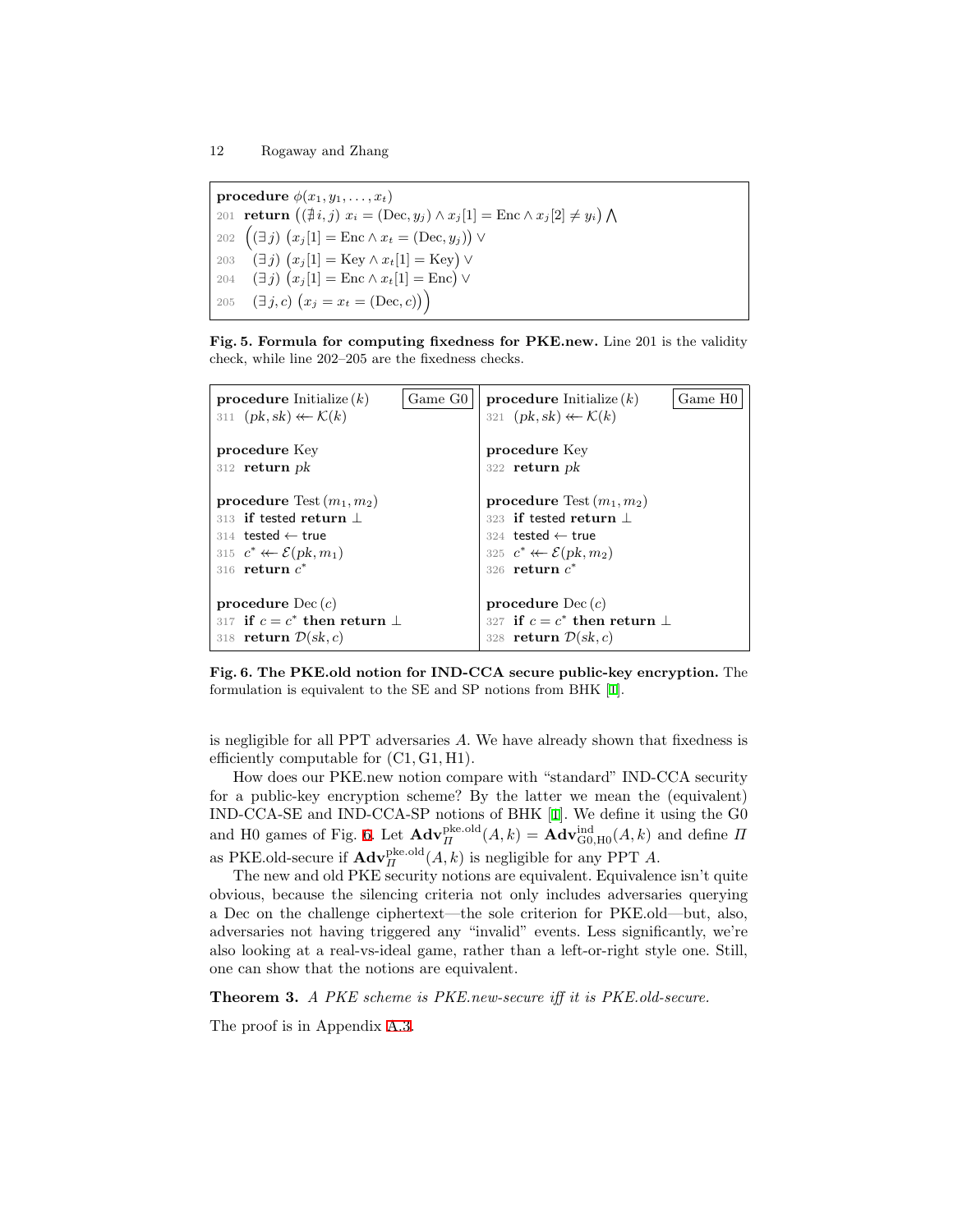<span id="page-12-0"></span>Theorem [3](#page-11-2) supports the idea that the (equivalent) SE and SP notions of BHK are *right*, while the other two notions are not [[1\]](#page-21-0). One of the uses of IND*|*C security is to justify or call into question an existing definition by, in effect, looking at what the correctness condition itself has to say.

The structure of the proof of Theorem [3](#page-11-2) can be generalized. We observe that *Fixed* can always be decomposed into a *validity check* and a *fixedness check*:

$$
Fixed(x_1, y_1, \dots, x_q) = Valid(x_1, y_1, \dots, x_{q-1}, y_{q-1})
$$
 (validity)  

$$
\wedge ((\forall y_q, y'_q) \text{ Valid}(x_1, y_1, \dots, x_q, y_q) \wedge
$$

$$
Valid(x_1, y_1, \dots, x_q, y'_q) \Rightarrow y_q = y'_q)
$$
 (fixedness)

A recapitulation of the proof with the decomposition above allows us to draw the following conclusion: as long as both validity and fixedness checks are efficiently computable, the removal of validity checks will give us an equivalent indistinguishability notion. Related discussions can be found in section [5.](#page-17-0)

# **4 Stateful AE**

SYNTAX. A scheme for stateful AE (sAE) is a tuple of algorithms  $\Pi = (\mathcal{K}, \mathcal{E}, \mathcal{D})$ where key-generation algorithm  $K$  is a probabilistic algorithm that returns a string, while encryption algorithm  $\mathcal{E}: \mathcal{K} \times \mathcal{A} \times \mathcal{M} \times \mathcal{S} \rightarrow (\mathcal{C} \cup \{\perp\}) \times \mathcal{S}$  and decryption algorithm  $\mathcal{D}: \mathcal{K} \times \mathcal{A} \times \mathcal{C} \times \mathcal{S} \rightarrow (\mathcal{M} \cup \{\perp\}) \times \mathcal{S}$  are deterministic. We call  $K, M, C, A$ , and S the key space, message space, ciphertext space, associateddata  $(AD)$  space, and state space, respectively. We assume that  $K$  contains the support of  $K$ , and that there's a constant  $\tau$ , the *ciphertext expansion*, such that  $(c, s') = \mathcal{E}(k, a, m, s)$  and  $c \neq \bot$  implies  $|c| = |m| + \tau$ . For simplicity, we regard the ciphertext expansion of sAE schemes as a fixed and universal constant (e.g.,  $\tau = 128$ , referring to  $\tau$  without tying it to any specific scheme.

LEVEL SETS. Suppose a party encrypts messages  $1, 2, \ldots, 100$ , sending them, encrypted and in order, to some receiver. Due to an active adversary or an unreliable transport, that receiver might recover the sequence of messages (1*,* 3*,* 2), or maybe (1*,* 10), or perhaps (1*,* 2*,* 2*,* 3). In each case, should an authentication error be generated? The answer depends on multiple factors: the anticipated properties of the communication channel; your willingness to have the decrypting party maintain state; how much state you think that party should maintain; and the damage you anticipate from omissions, insertions, and reorderings.

How might one specify the targeted level of channel fidelity? It can be done by giving a *level-set*, a set  $L \subseteq \mathbb{N}^*$  (where  $\mathbb{N} = \{1, 2, 3, \ldots\}$  excludes 0). An element  $\mathbf{n} \in L$  is called a *permissible ordering*. The intended semantics of  $\mathbf{n} =$  $(n_1, \ldots, n_\beta)$  being in *L* is that *if* the sender transmits a sequence of messages 1, 2, ..., and the receiver recovers, in order, messages  $n_1, \ldots, n_\beta$ , then this *is* an acceptable degree of fidelity if and only if  $\mathbf{n} \in L$ . To make sense, we require of any level-set *L* that  $\mathbf{n} \in L$  implies  $\mathbf{n}' \in L$  for any prefix  $\mathbf{n}'$  of  $\mathbf{n}$ .

Examples of significant level-sets are given in Fig. [7.](#page-13-0) We call the level-sets named there the *basic* level-sets. Due to the superscript *ℓ*, there are infinitely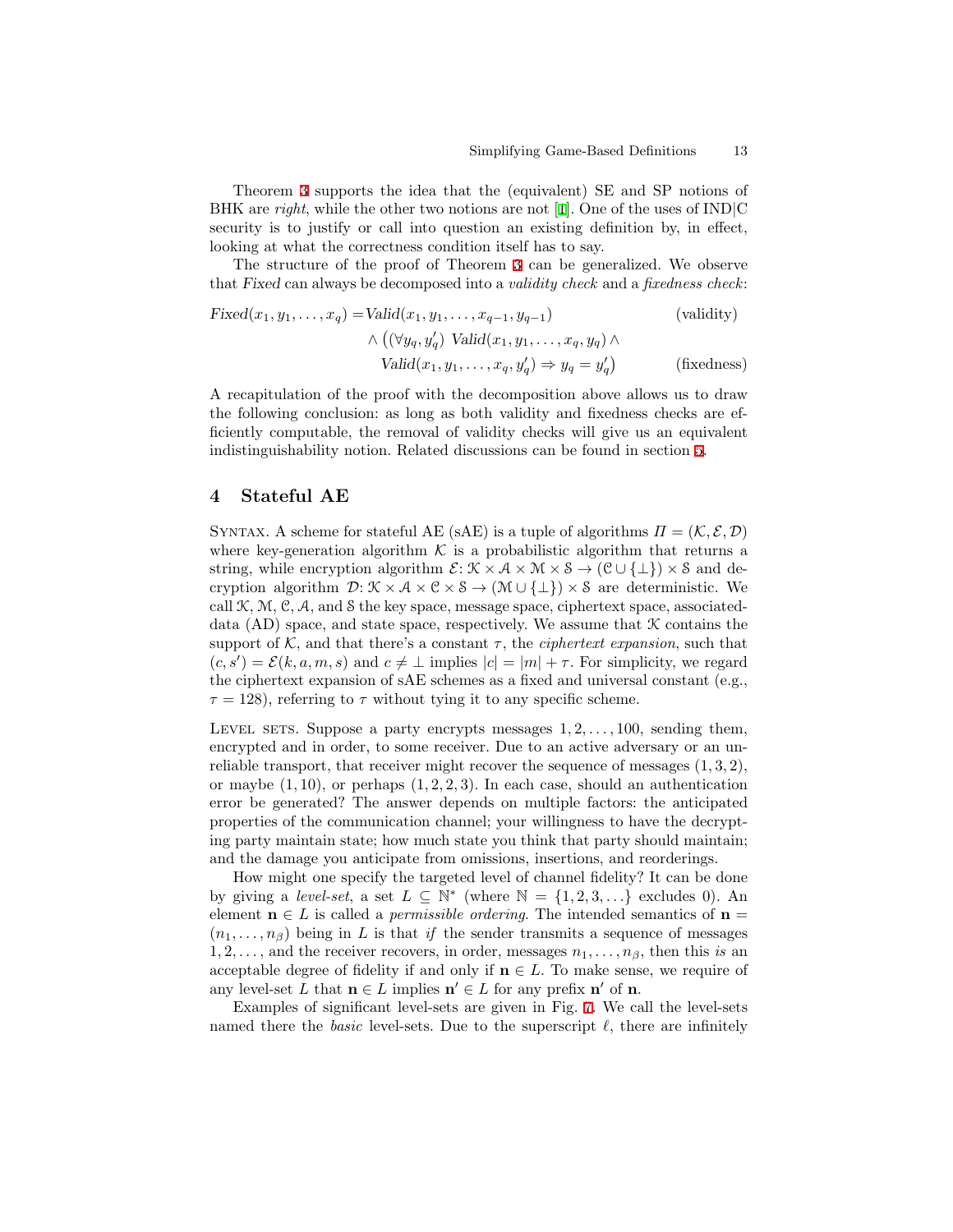<span id="page-13-1"></span>

| Level        | Definition and description                                                                                                                                                                                                                                                                                                                                                                                           |
|--------------|----------------------------------------------------------------------------------------------------------------------------------------------------------------------------------------------------------------------------------------------------------------------------------------------------------------------------------------------------------------------------------------------------------------------|
| $L_0$        | $\mathbb{N}^*$ . This level-set deems all orderings permissible, regardless of omissions,<br>replays, or reorderings. A receiver for this level-set can be stateless. This is<br>the level-set that corresponds to conventional (stateless) AE.                                                                                                                                                                      |
| $L_1^{\ell}$ | $\{n \in \mathbb{N}^*: i \neq j \Rightarrow n_i \neq n_j \text{ and }  n_j - \max_{0 \leq i \leq j} n_i  \leq \ell + 1 \text{ for all } 1 \leq j \leq  n \}.$<br>Here we do not permit replays, but do allow omissions and reorderings up<br>to the specified lag. When $\ell = \infty$ there is no limit on the lag and the notion<br>roughly corresponds to level-2 in Kohno et al. $ 11 $ and Boyd et al. $ 4 $ . |
| $L_2^{\ell}$ | $\{n \in \mathbb{N}^*: 1 \leq n_i - n_{i-1} \leq \ell + 1 \text{ for all } 1 \leq i \leq  n \}.$ This level-set does<br>not permit replays or reorderings, but allows omissions up to $\ell$ lost packets.<br>When $\ell = \infty$ there is no limit on permissible gaps and the notion roughly<br>corresponds to level-3 in Kohno et al. [11] and Boyd et al. [4]                                                   |
| $L_3$        | $\{n \in \mathbb{N}^* : n_i = i \text{ for all } 1 \leq i \leq  n \}.$ This is the strictest level-set: the only<br>permissible receipt order is sending order. This matches the notion for sAE<br>put forward by Bellare et al. $[2]$ , level-5 in Kohno et al. $[11]$ , and level-4 in<br>Boyd et al. [4]. It is what one expects to achieve over a reliable transport.                                            |

<span id="page-13-0"></span>**Fig. 7. Basic level-sets for sAE.** The value  $\ell \geq 0$ , the maximal *lag*, is a number or the value *∞*. The named sets impose increasingly stringent requirements for rejecting replays, omissions, and out-of-order delivery. Throughout,  $\mathbf{n} = (n_1, \ldots, n_\beta)$  and  $n_0 = 0$ .

many basic level-sets. The goals associated to levels  $L_0, L_1^{\infty}, L_2^{\infty}$  and  $L_3 = L_1^0 =$  $L_2^0$  are described in prior work [[4](#page-22-1),[11\]](#page-22-0), while the  $L_1^{\ell}$  and  $L_2^{\ell}$  goals, for  $\ell \in \mathbb{N}$ , have not been formalized, although they would seem to be targeted by secure messaging apps like Signal [\[13](#page-22-10)].

To apply oracle silencing we need to specify a class of correct sAE schemes. That class will depend on the level-set *L*. Intuitively, a correct sAE scheme for level-*L* should satisfy the following condition. Suppose you encrypt a sequence of plaintexts to create ciphertexts we number 1*,* 2*,* 3*, . . .*, and then you decrypt, in order, the ciphertexts numbered  $n_1, n_2, \ldots, n_\beta$ . If  $(n_1, \ldots, n_\beta) \in L$  then you must get back the correct sequence of plaintexts. Correctness places no demands on what happens for sequences outside of  $L$ . Nor does it levy demands once  $\mathcal E$ declines to encrypt a string. The correctness class C2(*L*) associated to level-set *L* is formalized at the top of Fig. [8](#page-14-0).

UTOPIAN SETTING. We specify the utopian games for sAE in the bottom of Fig. [8](#page-14-0), which defines games G2 and H2. The only thing peculiar in the code is the boolean flag  $\sigma$  provided to Dec queries. When set, only a random bit is returned by the game. This is a way for the adversary to mark a declarative query (p. [6\)](#page-4-0), meaning an oracle call in which the adversary is not seeking information, but only trying to side-effect the game's internal state. Returning a random bit is just an idiom to exempt a declarative query from getting silenced (as *Fixed* will never be true). Without supporting such an ability, our adversary would effectively be unable to ask a decryption query that it knows the answer to, even if asking such a query would help set the oracle to a state in which the adversary could subsequently cause damage. We call  $\sigma$  the *declarative flag*.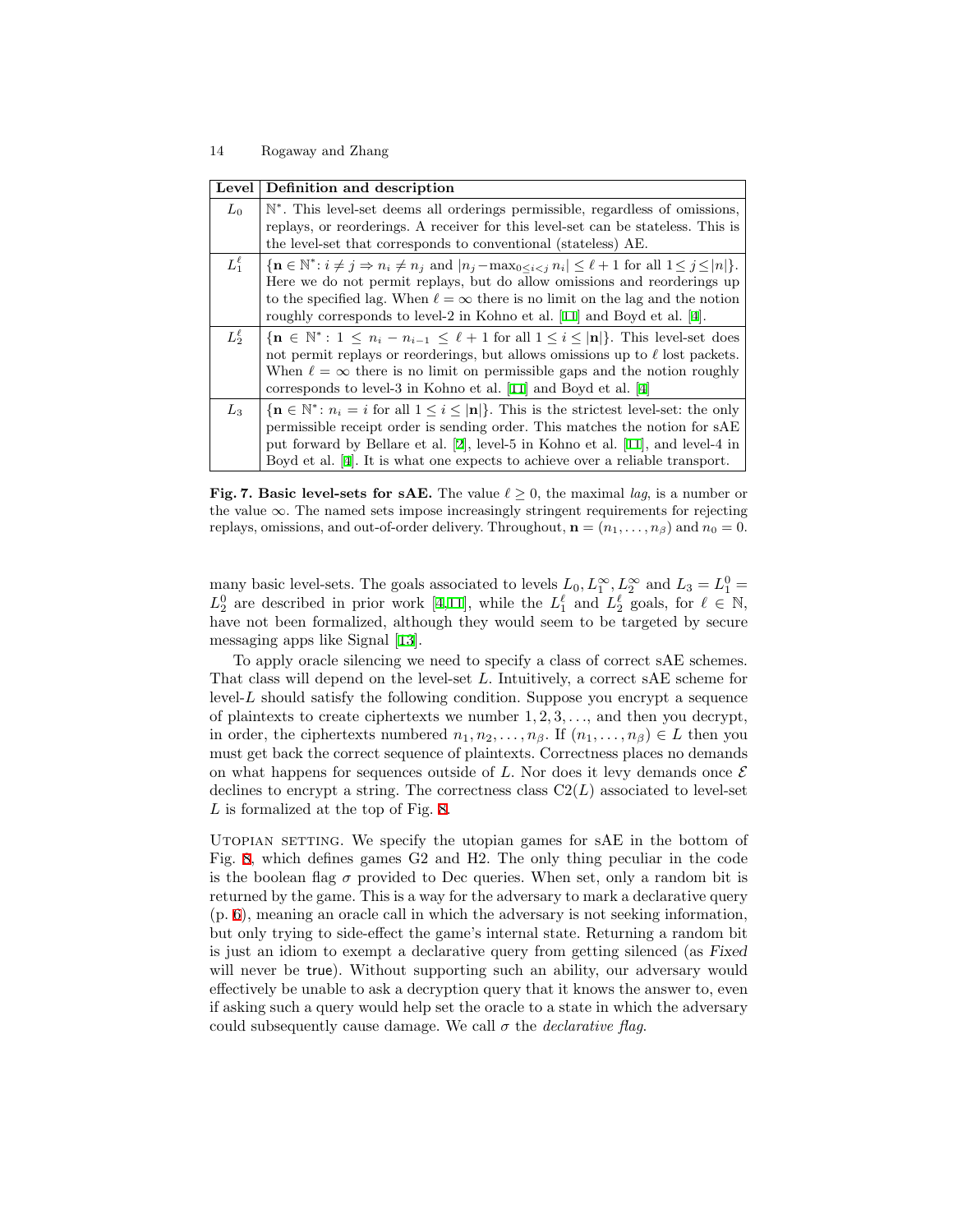<span id="page-14-1"></span>C2(*L*) is the set of all sAE schemes  $\Pi = (\mathcal{K}, \mathcal{E}, \mathcal{D})$  that satisfy:  $(\forall k \in \mathcal{K}) (\forall (a_1, m_1), (a_2, m_2), \ldots \in \mathcal{A} \times \mathcal{M}) (\forall (n_1, \ldots, n_\beta) \in L)$  $\begin{bmatrix} s_0 \leftarrow \varepsilon; r_0 \leftarrow \varepsilon; \alpha \leftarrow \max(n_1, \ldots n_\beta); \end{bmatrix}$ **for**  $i \leftarrow 1$  **to**  $\alpha$  **do**  $(c_i, s_i) \leftarrow \mathcal{E}(k, a_i, m_i, s_{i-1});$  $\textbf{for } i \leftarrow 1 \textbf{ to } \beta \textbf{ do } (m'_i, r_i) \leftarrow \mathcal{D}(k, a_{n_i}, c_{n_i}, r_{i-1})$ :  $((\forall i \in [1.. \alpha]) (c_i \neq \bot)) \Rightarrow ((\forall i \in [1.. \beta]) (m'_i = m_{n_i}))$ 

| procedure Initialize<br>Game $G2$<br>511 $k \leftarrow \mathcal{K}$                                                                                            | procedure Initialize<br>Game H <sub>2</sub><br>521 $k \leftarrow \mathcal{K}$                                |
|----------------------------------------------------------------------------------------------------------------------------------------------------------------|--------------------------------------------------------------------------------------------------------------|
| <b>procedure</b> $Enc(a, m)$<br>512 $(c, s) \leftarrow \mathcal{E}(k, a, m, s)$<br>$513$ return $c$                                                            | <b>procedure</b> Enc $(a, m)$<br>522 $(c, s) \leftarrow \mathcal{E}(k, a, 0^{ m }, s)$<br>523 return $c$     |
| <b>procedure</b> $Dec(a, c, \sigma)$<br>514 $(m,r) \leftarrow \mathcal{D}(k,a,c,r)$<br>515 if $\sigma$ then return $b \leftarrow \{0,1\}$<br>return $m$<br>516 | procedure $Dec(a, c, \sigma)$<br>524 if $\sigma$ then return $b \leftarrow \{0, 1\}$<br>$525$ return $\perp$ |

<span id="page-14-0"></span>**Fig. 8. Top: Correctness classes for sAE.** The function maps a level-set *L* to a correctness class  $C_2(L)$ . **Bottom:** The utopian real and ideal games for sAE. The games depend on an underlying sAE scheme  $\Pi = (\mathcal{K}, \mathcal{E}, \mathcal{D})$ .

Given an sAE protocol *Π* and a level-set *L*, we define  $\mathbf{Adv}_{\Pi}^{\text{safe}[L]}(A)$  as  $\mathbf{Adv}_{G2[H],H2[H],C2(L)}^{indc}(A)$ . Informally, scheme *Π* is sAE[*L*]-secure if  $\mathbf{Adv}_{H}^{sae[L]}(A)$ is small for any reasonable adversary *A*. Following prevailing traditions in symmetric cryptography, our notion is concrete, not asymptotic, although one could always provide  $K$  with a security parameter and support an asymptotic notion.

COMPUTING FIXEDNESS. It would be nice to give an efficiently computable formula for  $Fixed_{C2(L),G2}$ , hereinafter abbreviated as  $Fixed_L$ , for an arbitrary level-set *L*. But this is not possible—there is no such algorithm—because, in our treatment, level-sets can be arbitrarily bizarre. So we content ourselves with showing efficient computability of fixedness for the basic level-sets. We believe that any "natural" level-set  $L$  will have the same property, but stating a sufficient condition on *L* seems to get rather technical.

<span id="page-14-2"></span>**Theorem 4.** *For any basic level-set L the fixedness function is efficiently computable for*  $(C2(L), G2, H2, 2^{\tau} – 3)$ *.* 

See Appendix [A.4](#page-24-1) for the proof.

N2S construction. We now give a simple construction for making an sAE scheme out of a classical nonce-based AE scheme (an nAE scheme) [[14](#page-22-11)]. First we review the syntax and security notions for nonce-based AE.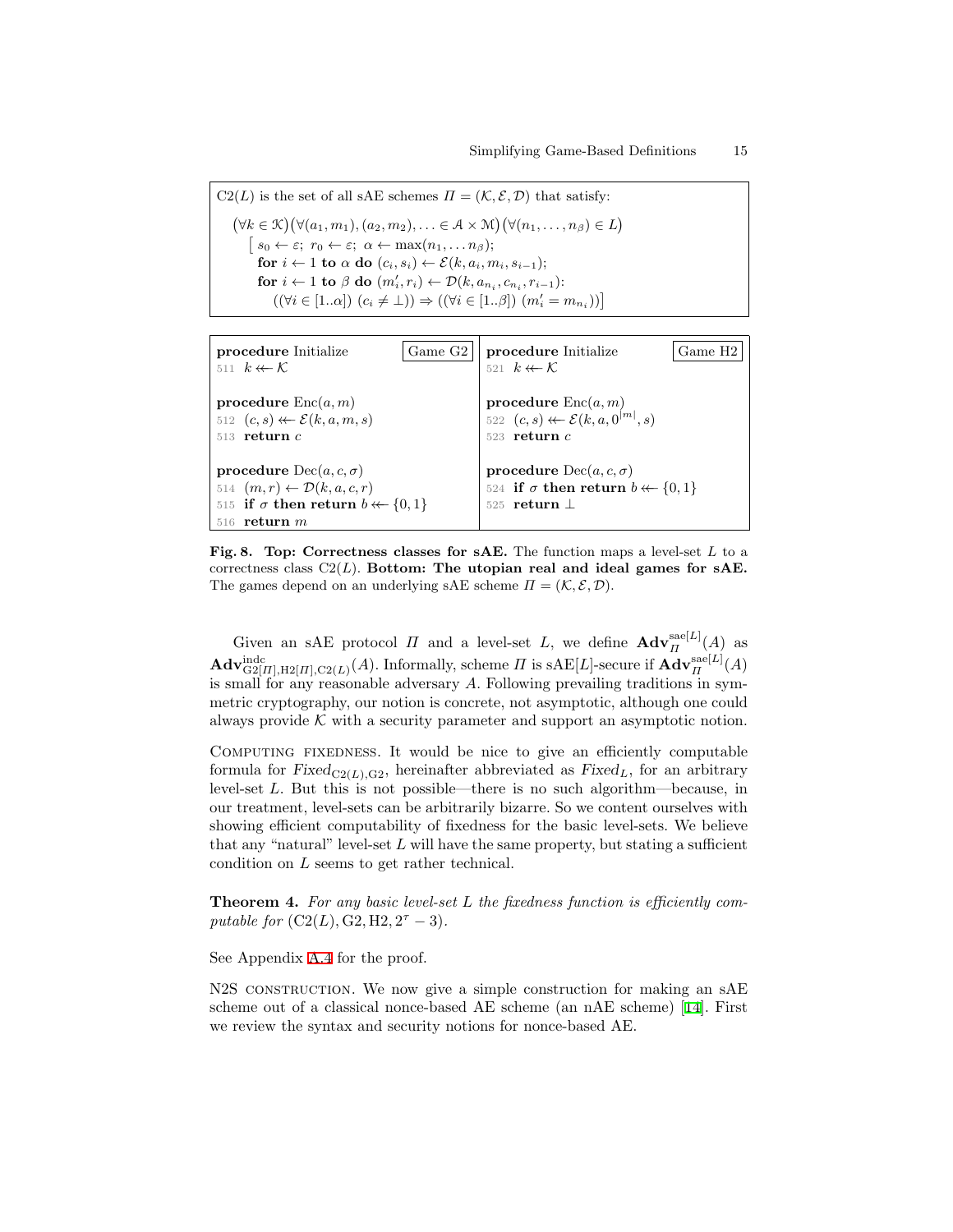An nAE scheme  $\Pi = (\mathcal{K}, \mathcal{E}, \mathcal{D})$  consists of a probabilistic key-generation algorithm that draws a key from the key space  $\mathcal{K}$ ; a deterministic encryption algorithm  $\mathcal{E}: \mathcal{K} \times \mathcal{N} \times \mathcal{A} \times \mathcal{M} \to \mathcal{C}$  that takes in a key  $k \in \mathcal{K}$ , a nonce  $n \in \mathcal{N}$ , an AD  $a \in \mathcal{A}$  and a message  $m \in \mathcal{M}$  and outputs a ciphertext  $c \in \mathcal{C}$ ; and a deterministic decryption algorithm  $\mathcal{D}: \mathcal{K} \times \mathcal{N} \times \mathcal{A} \times \mathcal{C} \rightarrow \mathcal{M} \cup \{\perp\}$  that takes in a key  $k \in \mathcal{K}$ , a nonce  $n \in \mathcal{N}$ , an AD  $a \in \mathcal{A}$  and a ciphertext  $c \in \mathcal{C}$  and either outputs a decrypted message *m ∈* M or a failure symbol *⊥*. Correctness is defined in the natural way: for all  $(k, n, a, m) \in \mathcal{K} \times \mathcal{N} \times \mathcal{A} \times \mathcal{M}$  and  $c \leftarrow \mathcal{E}(k, n, a, m)$  it holds that  $\mathcal{D}(k, n, a, c) = m$ . We also assume that for all  $(k, n, a, m) \in \mathcal{K} \times \mathcal{N} \times$  $A \times M$ , the *expansion*  $\tau = |\mathcal{E}(k, n, a, m)| - |m|$  is a constant.

For the nAE security definition, let  $\mathcal{F}(\cdot, \cdot, \cdot)$  be an oracle that takes in  $n \in \mathcal{N}$ and  $a \in \mathcal{A}$  and  $m \in \mathcal{M}$  and returns a fresh random string of  $|m| + \tau$  bits; and let  $\bot(\cdot, \cdot, \cdot)$  be an oracle that takes in  $n \in \mathbb{N}$  and  $a \in \mathcal{A}$  and  $c \in \mathcal{C}$  and always returns *⊥*. The advantage of an adversary *A* against an nAE scheme *Π* is then defined as

$$
\mathbf{Adv}_{\Pi}^{\mathrm{nae}}(A) = \Pr\left[k \in \mathcal{K}; A^{\mathcal{E}(k,\cdot,\cdot,\cdot),\mathcal{D}(k,\cdot,\cdot,\cdot)} \to 1\right] - \Pr\left[A^{\$(\cdot,\cdot,\cdot),\perp(\cdot,\cdot,\cdot)} \to 1\right].
$$

We require that *A* never asks (*n, a, c*) of its right oracle if some previous left oracle query  $(n, a, m)$  returned *c*; and that *A* does not repeat nonces when asking its left oracle. (The first condition could itself be recovered via IND*|*C.) Informally, an nAE scheme  $\Pi$  is secure if for all such adversaries with reasonable resources, the advantage  $\mathbf{Adv}_{\Pi}^{\mathsf{nae}}(A)$  is small.

Construction N2S turns an nAE scheme *Π* with key space  $\mathcal{K} \subseteq \{0,1\}^*$ , nonce space  $\mathcal{N} = \{0, 1\}^{\eta}$ , AD space  $\mathcal{A} \subseteq \{0, 1\}^*$  and message space  $\mathcal{M} \subseteq \{0, 1\}^*$  and ciphertext expansion  $\tau$  into an sAE scheme  $\overline{\Pi} = (\overline{\mathcal{K}}, \overline{\mathcal{E}}, \overline{\mathcal{D}})$  with the same key space, AD space, and message space. Given an nAE scheme *Π* and a level-set *L*, the sAE scheme  $\overline{\Pi} = \text{N2S}(\Pi, L)$  is defined and illustrated in Fig. [9](#page-16-0).

The construction is quite simple. For encryption, the state is maintained as a counter *n* that gets incremented with each message sent. When *n* is used as a string, it is encoded into *η* bits. The ciphertext is formed by concatenating *n* and the ciphertext returned by the nAE scheme. For decryption, the state is the vector **n** of nonces received so far. The decryption algorithm outputs failure if either the underlying nAE scheme says so *or* the received nonce, when appended to the list of prior ones, does not comprise a permissible ordering in *L*. We have the following result for the security of N2S:

<span id="page-15-0"></span>**Theorem 5.** Let  $\Pi = (K, \mathcal{E}, \mathcal{D})$  be an nAE scheme with nonce length  $\eta$  and *ciphertext expansion τ . Let L be a level-set and let A an adversary that asks*  $q \leq \min\{2^n, 2^{\tau} - 3\}$  *queries. Then there exists an adversary B, generically described in the proof of this theorem, such that*

$$
\mathbf{Adv}_{\Pi}^{\mathrm{nae}}(B) \geq \mathbf{Adv}_{\mathrm{N2S}[\Pi,L]}^{\mathrm{sae}[L]}(A)\,.
$$

*Adversary B is efficient if A is efficient and L is a basic level-set.*

The efficiency referred to in the theorem statement is made more concrete by the theorem's proof, which is in Appendix [A.5](#page-27-0).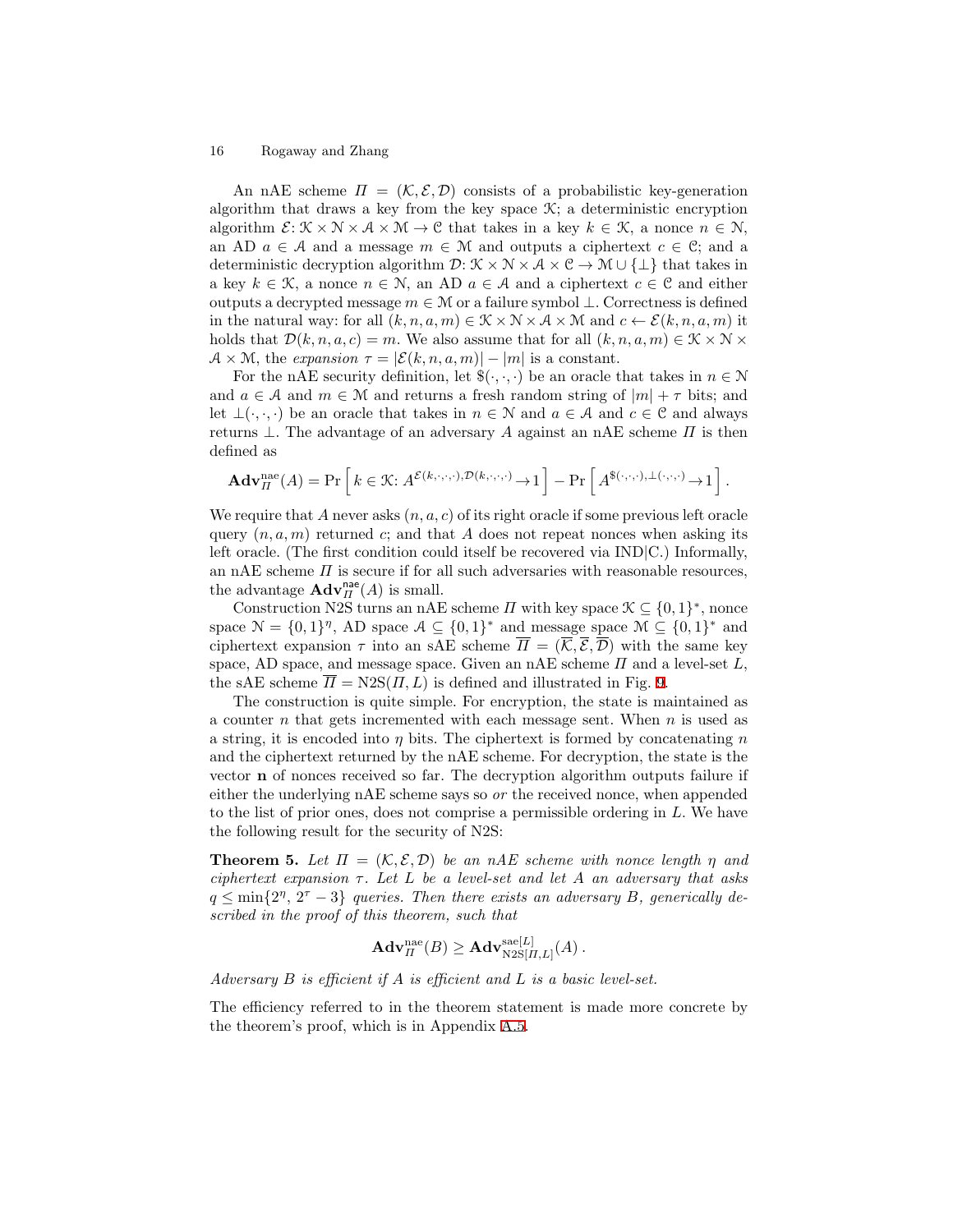

<span id="page-16-0"></span>**Fig. 9. Top:** Definition of the N2S construction. For  $\Pi = (K, \mathcal{E}, \mathcal{D})$  an nAE scheme with  $\eta$ -bit nonces and *L* a level-set, we construct the sAE scheme  $N2S(\Pi, L)$  =  $(\overline{\mathcal{K}}, \overline{\mathcal{E}}, \overline{\mathcal{D}})$ . **Bottom: Illustration of the N2S construction.** Messages can be rejected because *D* calls for this or because the provided nonce, once concatenated to the prior ones received, is not in *L*. Various optimizations are possible, depending on *L*.

Discussion. While the decrypting party must, in general, maintain an unboundedly long state vector **n**, for many level-sets this is unnecessary: the decryption algorithm will be able to make the decision it needs to make, at line 633, by retaining a finite amount of state. In particular, level-set *L*<sup>0</sup> needs no retained state; level-set  $L_1^{\ell}$  needs the last  $\ell + 1$  nonces; and level-sets  $L_2^{\ell}$  and  $L_3$  need the last nonce received.

Our N2S construction includes in the ciphertext the nonce used for the underlying nAE encryption. This is the usual way to use an nAE scheme, and the choice keeps our construction simple. But it has downsides, both for security and efficiency. The presence of the nonce reveals information that one might wish to hide. It might identify which user a message was sent by (as when one user has sent many messages, and another user has sent few). The presence of the nonces excludes the possibility of achieving IND\$-security, meaning indistinguishability from random bits; it is, in fact, the reason we defined sAE security using the weaker notion of indistinguishability from the encryption of zero-bits (line 522 of Fig. [8](#page-14-0)). As for efficiency, N2S increases the ciphertext expansion from the nAE scheme's  $\tau$  bits to  $\eta + \tau$  bits, which may be unnecessary.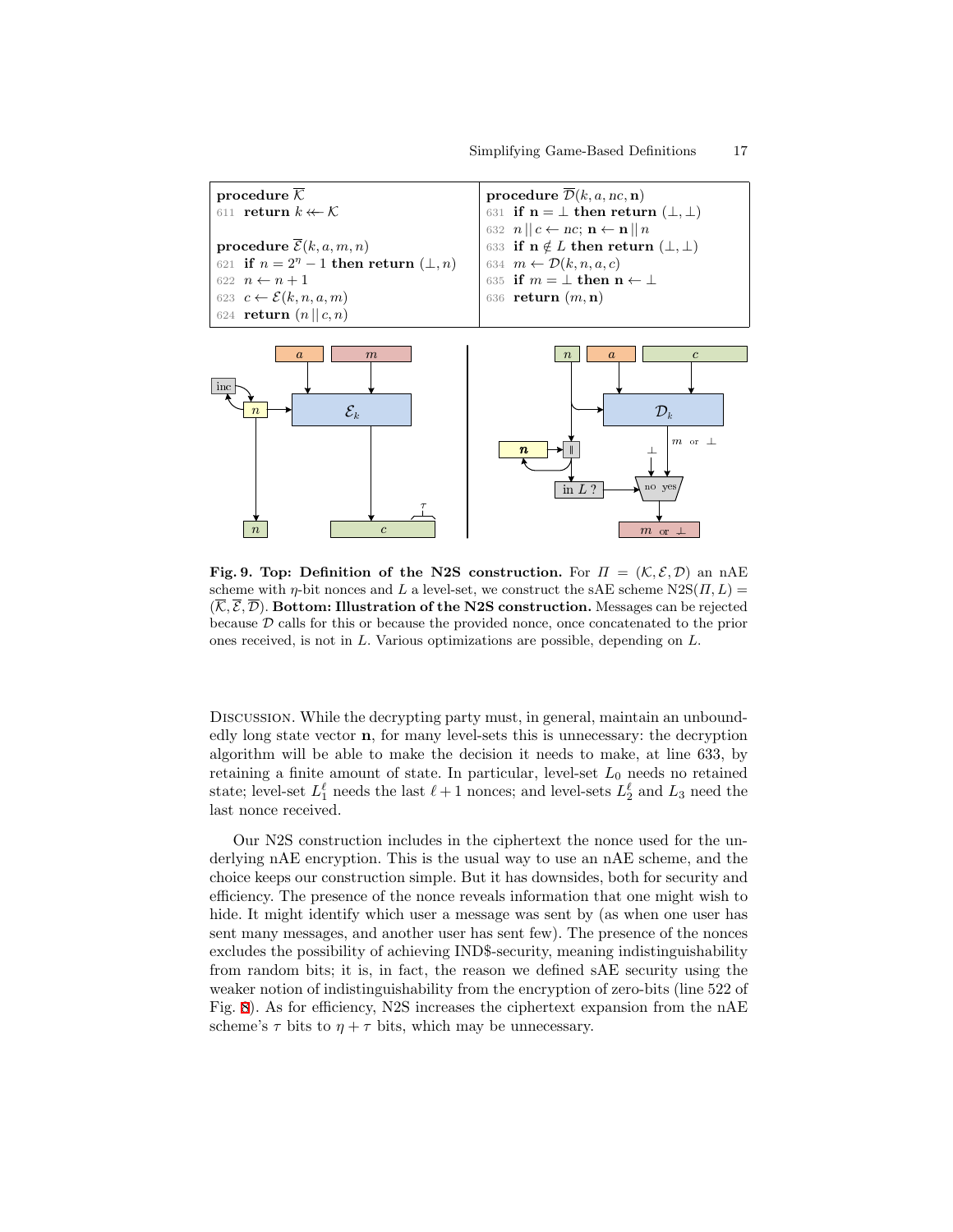<span id="page-17-1"></span>Addressing the efficiency complaint first, we note that if one is targeting sAE level *L*<sup>3</sup> (a reliable channel), the nonce *n* need not be included with the ciphertext, for the receiver will know what it must be if the ciphertext is to be valid. For levels  $L_1^{\ell}$  and  $L_2^{\ell}$ , with  $\ell \in \mathbb{N}$ , we can also reduce the ciphertext length. Instead of including the entire nonce *n* in the ciphertext, it is sufficient to include *n* mod  $(2\ell+2)$  for  $L_1^{\ell}$  or *n* mod  $(\ell+1)$  for  $L_2^{\ell}$ . From this the receiver can reconstruct the only possible value of *n* for a valid message. In practical settings, one would expect this information to fit in a single byte. Thus  $L_1^{\ell}$  and  $L_2^{\ell}$  are nicer than  $L_1^{\infty}$  and  $L_2^{\infty}$  not only for capping the state of the decrypting party but, also, for reducing ciphertext expansion.

As for security, what change to N2S is needed to achieve the stronger IND\$ definition? (For that, change line 522 to replace *c* by  $|m| + \tau$  many uniformly random bits.) Perhaps the most obvious approach is to include in the ciphertext the enciphered nonce, rather than the nonce itself. One would use a blockcipher and a separate key. If  $\eta$  is small, like 32 or 96, one would need a blockcipher with an unusual block length. And the IND\$ security would now degrade, unpleasantly, with  $q^2/2^{\eta}$ . So a better construction, perhaps, is to append the nonce *n* to the plaintext and encrypt using a zero-nonce MRAE scheme [[15\]](#page-22-12), rather than a conventional nAE scheme like we used for N2S. This avoids the quantitative security loss and works for any level-set *L*. For  $L_1^{\ell}$  and  $L_2^{\ell}$  one can use the trick from the last paragraph and include only *n* mod *ℓ* within the scope of what is MRAE-encrypted. It is tempting to try to eliminate this too, using the nonce as the AD value and have the decrypting party employ trial decryptions. But this scheme is problematic because it does not achieve perfect correctness, which is required in our treatment of IND*|*C.

While it is beyond the scope of this paper to formalize and prove all of the claims made in the last couple of paragraphs, it is our contention that all of them are straightforward to establish within the framework of IND*|*C.

## <span id="page-17-0"></span>**5 Variants**

Formalizations of IND*|*C are quite robust with respect to definitional adjustments. In this section we describe three IND*|*C variants and explain in what sense each is equivalent. The three variants are: (1) whether or not to silence oracle responses from the "ideal" game that are invalid in the "real" game; (2) whether to silence-then-shut-down or silence-then-forgive, the latter meaning that oracle responses after silencing will still be returned to the adversary; and (3) whether to silence ideal-side responses, as we have done throughout, or to replace them with the real-side values.

At the end of Section [2](#page-3-0) we described further alternatives, (0) a penalty-style version of IND*|*C, and (0*′* ) an exclusion-style variant. One concludes from these examples that many of the definitional choices we have made are not significant.

We go on to look at a more distant alternative to INDC, which we call *symmetric* INDC. Meant to deal with left-or-right games instead of real-or-ideal ones, this variant silences oracle responses whenever the correctness condition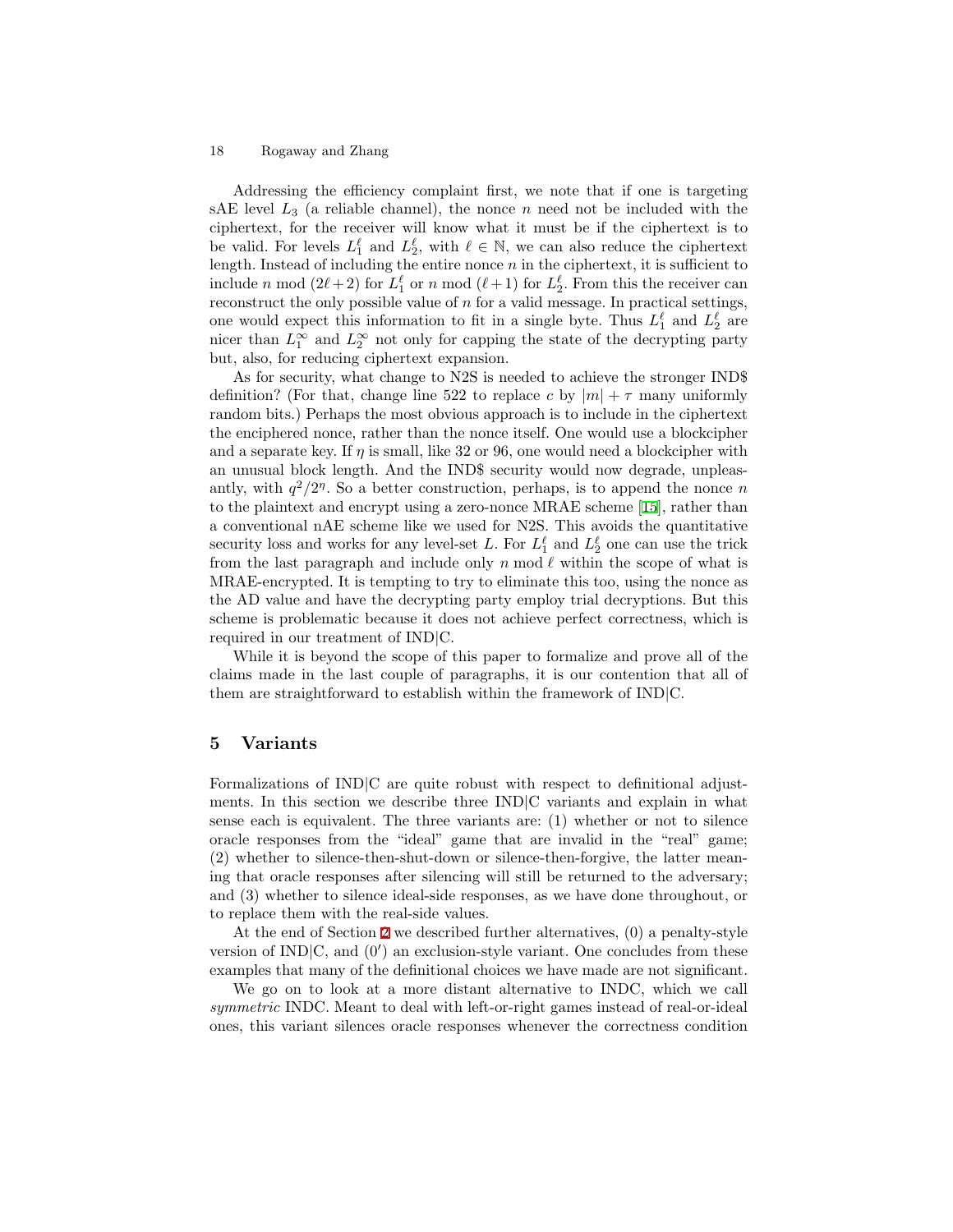dictates fixed but distinct responses from the two sides. We suspect that this approach is, once again, as expressive as our other treatments of IND*|*C.

Before we describe our IND*|*C variants, let us clarify what it means to say that one way of defining advantage is equivalent to another. Suppose first that one has defined security measures  $\mathbf{Adv}_{\Pi}^{\text{xxx}}(A)$  and  $\mathbf{Adv}_{\Pi}^{\text{yyy}}(A)$ . Then we may regard them as *equivalent* if any adversary *A* can be generically converted into an almost-as-efficient adversary *B* for which  $\mathbf{Adv}_{\Pi}^{\text{yyy}}(B)$  is nearly as high as  $\mathbf{Adv}_{\Pi}^{\text{xxx}}(A)$ ; and the other way around.

Now, for our more abstract setting, suppose we have two ways of associating an advantage measure to a primitive  $\Pi$ , a class C containing it, and a pair of *Π*-dependent games (G, H). Call these  $\text{Adv}_{G_H,H_H,C}^{\text{xxx}}$  and  $\text{Adv}_{G_H,H_H,C}^{\text{yyy}}$ . Then these approaches for defining security are *equivalently expressive*, or just *equivalent*, if there's a generic method to construct from  $(G, H)$  a pair  $(G', H')$ such that  $\mathbf{Adv}_{G_H,H_H,C}^{xxx}$  and  $\mathbf{Adv}_{G'_H,H'_H,C}^{yyy}$  are equivalent (in the sense of the last paragraph); and, also, the other way around.

(1) Silencing invalid transcripts. Recall that the formula we've been using for  $Fixed_{G,C}(x_1, y_1, \ldots, x_i)$  is  $(\exists! y_i)$   $Valid_{G,C}(x_1, y_1, \ldots, x_i, y_i)$  where the symbol *∃*! means *there exists one and only one.* This choice implies that an adversary, when interacting with the ideal game  $H$ , will receive responses  $y_i$  (in not yet silenced games) for which the *yi*-ending transcript could *not* occur with the real game—that is, when  $\text{Valid}_{G,C}(x_1, y_1, \ldots, x_i, y_i) = \text{false}$ . The rationale behind this choice is that the adversary should be given a chance to win the distinguishing game by observing that a response is invalid—that it could not occur with the "real" oracle—but that determination should still fall on the adversary.

Yet a natural variant is to silence invalid replies, effectively marking transcripts where the ideal oracle has failed to provide a plausible response. The new silencing condition would define  $Fixed^1_{G,C}(x_1, y_1, \ldots, x_i)$  as

$$
(\forall y, y') \, (\text{Valid}_{G,C}(x_1, y_1, \dots, x_i, y) \land \text{Valid}_{G,C}(x_1, y_1, \dots, x_i, y') \Rightarrow y = y')
$$

and would silence by

$$
Silence_{G,C}^1(x_1, y_1, \dots, x_j) = \bigvee_{1 \leq i \leq j} Fixed_{G,C}^1(x_1, y_1, \dots, x_i).
$$

In words, we silence whenever there is *at most one* valid response, rather than demanding that there be *exactly one* valid response. We denote the advantage of adversary *A* under this new silencing condition by  $\mathbf{Adv}_{G,H,C}^{\text{indcl}}(A) = \mathbf{Adv}_{G[\psi],H[\psi],C}^{\text{indc}}$ where  $\psi = \text{Silence}_{G,C}^1$ . We call the notion INDC1 security.

We argue that when  $Valid_{G,C}$  is efficiently computable, this alteration is irrelevant. Given an INDC adversary *A*, one can construct an INDC1 adversary  $A'$  that behaves as  $A$  does except when it sees a response  $y_i$  for which *Valid*<sub>G</sub>, $C(x_1, y_1, \ldots, x_i, y_i)$  is false. When this happens, adversary *A'* halts with a return value of 0. The constructed adversary is about as efficient as the original one (if  $Valid_{G,C}$  is easily computed) and has advantage no smaller than  $A$ 's.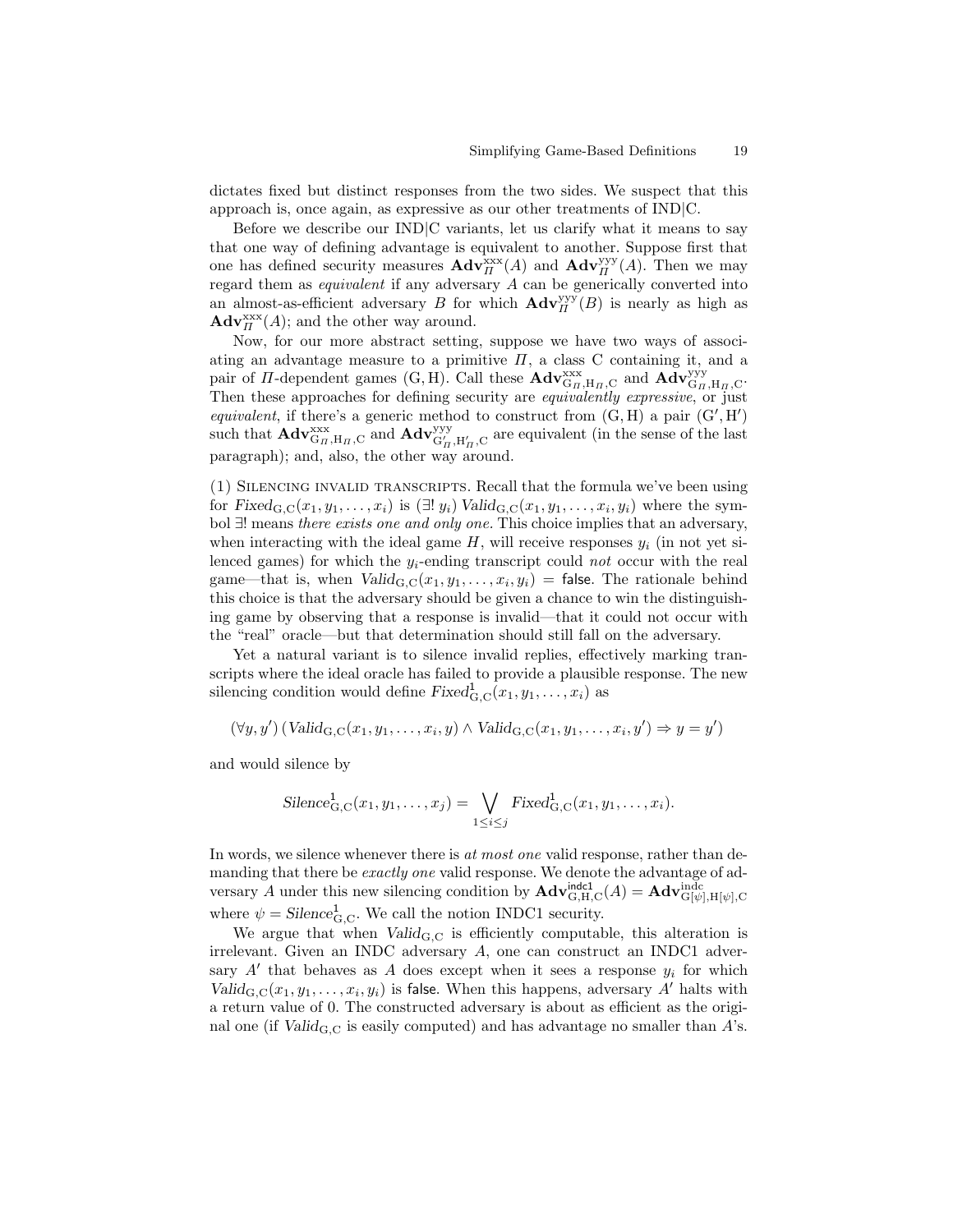Conversely, the exact same reduction turns an INDC1 adversary *A′* to an INDC adversary *A* of comparable efficiency and undiminished advantage.

(2) Silence-then-forgive. Our INDC formalization effectively punishes the adversary for triggering silencing: once silencing happens, the oracle shuts down and becomes useless. One might argue that this is overly punitive—that there is no reason to do anything other than silence just the offending query. We call this alternative *silence-then-forgive*. We explain that, when the silencing function is efficiently computable, the difference is inconsequential.

The silence-then-forgive notion is easy to formalize. We use the same *Valid* and *Fixed* predicates as defined in Section [2,](#page-3-0) but for the silencing function, instead of using the logical-or of *Fixed* applied to transcript prefixes, we use *Fixed* directly. That is, we let  $Silence<sup>2</sup> = Fixed$  and define

$$
\mathbf{Adv}_{\mathrm{G,H,C}}^{\mathsf{ind2}}(A) = \Pr[A^{\mathrm{G}[\psi]} \Rightarrow 1] - \Pr[A^{\mathrm{H}[\psi]} \Rightarrow 1]
$$

where  $\psi = \text{Silence}_{C,G}^2$ . We call this the INDC2 advantage of adversary *A*.

Given an INDC adversary *A* differentiating G and H, an INDC2 adversary *A′* can simply execute *A* in a black-box manner and whenever *A* asks a query that will be silenced according to  $\psi$ , adversary  $A'$  would stop its own interaction and continue simulating the  $\Diamond$  response to A. Conversely, given an INDC2 adversary *A′* , an INDC adversary *A* can simply execute *A′* and whenever it asks a query that will be silenced according to  $\psi$ , adversary A would ask the same query, but setting the declarative flag. It then returns a  $\Diamond$  response to  $A'$ . Since setting the declarative flag guarantees the response would not be silenced, adversary *A* would never trigger silencing. The simulation is perfect. The argument implies that the two silencing notions are equally expressive.

(3) IDEAL-SIDE EDITING. So far, all of our INDC variants silence both the real and ideal sides. Consider the following alternative to oracle silencing: the real game G is never changed, while the ideal game H, instead of being silenced when a response is fixed according to G, returns that fixed response.

To formalize this, we change the boolean predicate *Fixed* into a function *fixed* that returns the unique string-valued response that is determined when the original predicate returns true, and returns *∗* (for "not-fixed") otherwise:

$$
\text{fixed}_{C,G}(x_1, y_1, \dots, x_i) = \begin{cases} y & \text{when } (\exists! \, y) \text{ Valid}_{C,G}(x_1, y_1, \dots, x_i, y) \\ * & \text{otherwise} \end{cases}
$$

We then extend the notion  $G[\psi]$  to include the case where  $\psi$  is a string-or-*\**-valued function. Specifically, the Oracle procedure of  $G[\psi]$  behaves as below.

> **procedure** G[*ψ*]*.*Oracle(*x*)  $i \leftarrow i + 1; x_i \leftarrow x; y_i \leftarrow G \text{.Oracle}(x)$ **if**  $\psi(x_1, y_1, \ldots, x_i) \neq *$  **then**  $y_i \leftarrow \psi(x_1, y_1, \ldots, x_i)$ **return** *y<sup>i</sup>*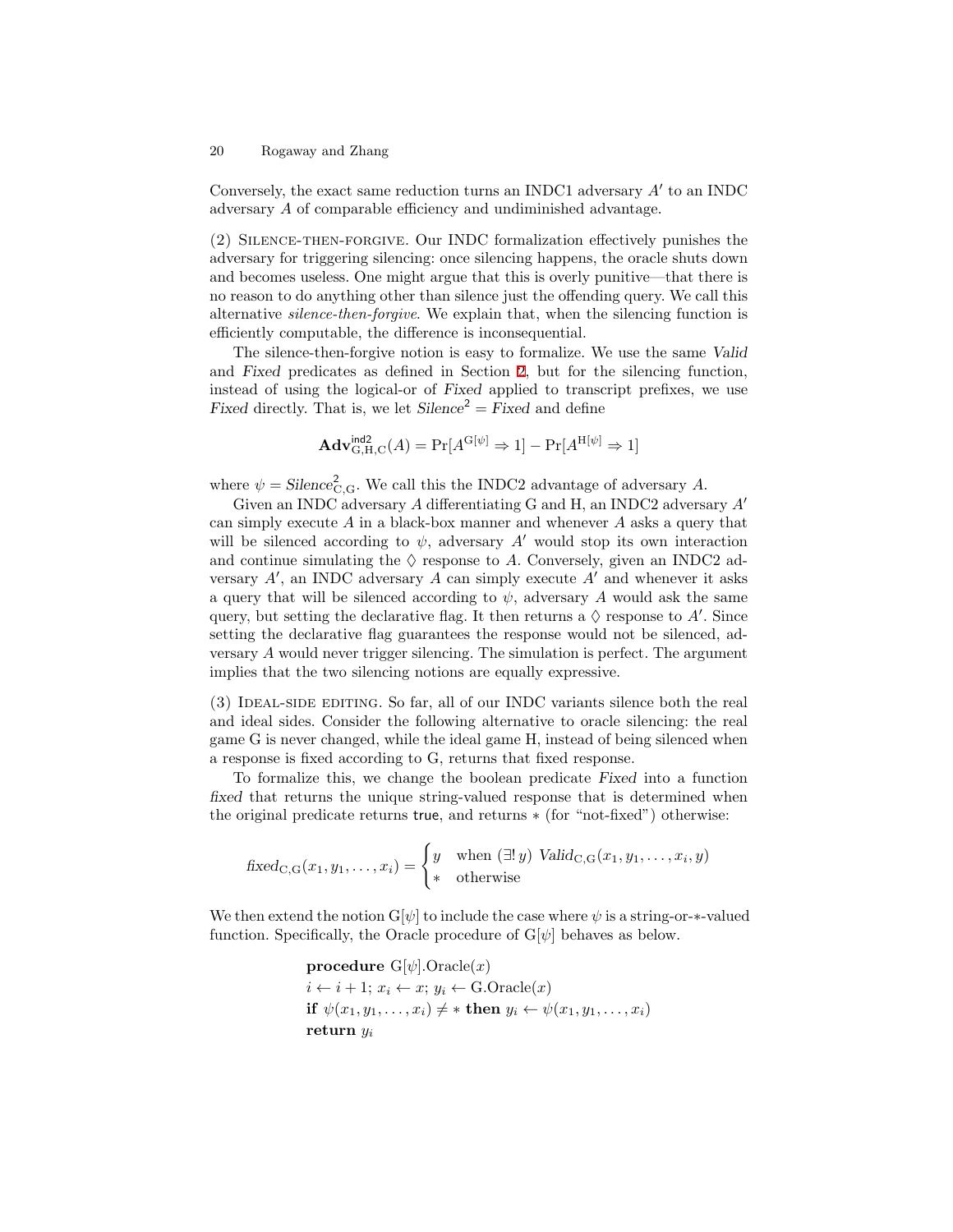Finally, we define INDC3 advantage by  $\text{Adv}_{G,H,C}^{\text{indc3}}(A) = \text{Adv}_{G,H[\psi]}^{\text{ind}}(A)$  where  $\psi = \text{fixed}_{C,G}$ . We call this INDC variant *ideal-side editing*.

We argue that INDC3 is equivalent to INDC assuming  $fixed_{G,C}$  is efficiently computable. Let *A* be an INDC adversary differentiating a real game G and an ideal game H, where C is the underlying class. One can construct an INDC3 adversary *A′* executing *A* in a black-box manner. Whenever *A* asks a query *x<sup>i</sup>* such that the history so far, when applied to  $fixed_{G,C}$ , results in a string response  $y_i$ , then  $A'$  stops its own interaction and provides the silencing mark  $\Diamond$  to  $A$ . Conversely, with *A′* an INDC3 adversary we can construct an INDC adversary *A* executing *A′* in a black-box manner. Whenever *A′* first asks a query *x<sup>i</sup>* such that  $\text{fixed}_{\mathbf{G},\mathbf{C}}(x_1,y_1,\ldots,x_i) = y_i \neq *,$  adversary *A* would forward  $x_i$  to its own game, but would set a declarative flag so that silencing is not triggered. It then returns *y<sup>i</sup>* to *A′* . Both reductions are perfect in simulating the game interaction.

(4) Symmetric silencing. Our last form of game-editing is meant to deal with left-or-right style games instead of real-or-ideal style games. A typical example was given in Section [3](#page-9-0), the treatment of CCA-secure PKE in which an oracle accepts two equal-length plaintexts and encrypts either the left or the right one of them. Can one directly use our INDC definition in such a setting?

One can, but doing so doesn't make sense. A real game is different from an ideal one, and its privileged position makes it reasonable that  $\mathbf{Adv}_{G,H,C}^{\text{indc}}$  is not  $\mathbf{Adv}_{\mathrm{H,G,C}}^{\mathrm{inde}}$ . But a left game and a right game ought not be treated differently: it should be the case that the order of naming them doesn't matter.

Although the rationale just stated is a philosophical one, we have found that trying to apply IND*|*C to the LR-style games of Section [3](#page-9-0) just doesn't work.

Here is a way to realize *symmetric* silencing: silence when the responses of the games are distinct fixed strings. Namely, let

# $\text{Fixed}_{\text{G,H,C}}^4(\boldsymbol{t})\!=\!\left(\text{fixed}_{\text{C,G}}(\boldsymbol{t})\neq\text{fixed}_{\text{C,H}}(\boldsymbol{t})\land\text{fixed}_{\text{C,G}}(\boldsymbol{t})\neq *\land\text{fixed}_{\text{C,H}}(\boldsymbol{t})\neq *\right).$

Note that the predicate is symmetric:  $Fixed_{G,H,C}^4 = Fixed_{H,G,C}^4$ . Define the  $\sinh(\theta)$  silencing function  $\sinh(\theta)$  as the logical-or of  $Fixed_{G,H,C}^4(t')$  applied to all prefixes  $t'$  of  $t$ . The INDC-SYM advantage of an adversary  $A$  is then defined as  $\mathbf{Adv}_{G,H,C}^{\text{indc-sym}}(A) = \mathbf{Adv}_{G[\psi],H[\psi]}^{\text{ind}}(A)$  where  $\psi = \textit{Silence}_{G,H,C}^4$ .

We use the games in section [3](#page-9-0) to give an example. Let G and H be the left and right games in Fig. [6](#page-11-1) with line 317 and line 327 removed, and let C be the class of correct PKE schemes. We remove the two lines so that the decryption does not exclude challenged ciphertext and thus the games become "utopian." The  $Fixed_{\mathrm{G,H,C}}^4$  predicate, in this case, evaluates to true if (1) no two encryptions of the same-side but distinct plaintexts return identical ciphertexts (validity condition); and (2) a decryption of *c* is asked while there was a previous  $ENC(m_1, m_2)$ oracle returning c and  $m_1 \neq m_2$  (fixedness condition). Therefore, apart from the explicit checking of an additional validity condition, the INDC-SYM notion again coincides with the conventional IND-CCA one.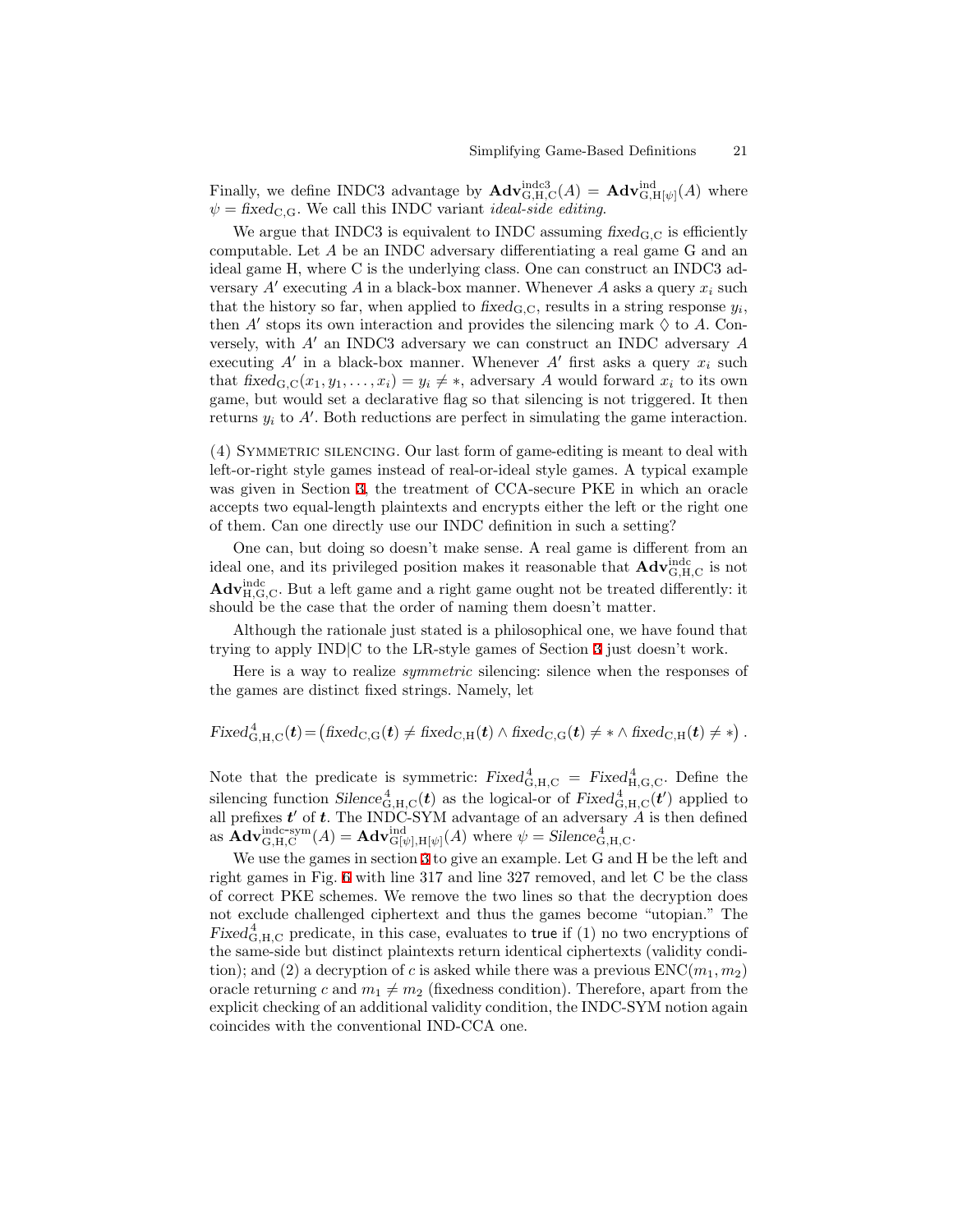# <span id="page-21-3"></span>**6 Conclusions**

Definitions in cryptography often vary in subtle ways, and deciding among them can seem rather subjective. The IND*|*C framework may help lessen this subjectivity. It embodies a thesis that a definition is "right" when it attends to the limits imposed by correctness, but goes no further than that in restricting adversarial behavior.

We suspect there are many cryptographers who have written definitions with an implicit view that what they aim to do is to disallow all and only the adversarial behaviors that some correctness condition dictates. The challenge of this work has been in figuring out how to make this vague conception real.

The IND*|*C approach is rather abstract. Definitions one gets out of it may require significant investigation to concretely characterize or understand. For this reason, one might claim that IND*|*C doesn't banish complexity so much as hide it. At least with a complicated game, the argument might go, you can see the complexity before your eyes.

We regard the critique as mostly off-base. Most fundamentally, it is unrealistic to think that complex cryptographic goals admit simple formulations when described in low-level terms. A more realistic aim is to find abstraction boundaries that help modularize definitions and enhance intuition.

The situation is reminiscent of UC [[6](#page-22-3)], where an ideal functionality can be simply specified, a definition inherited from it, but it may be quite unclear what that notion means. Yet the hidden complexity behind IND*|*C isn't remotely at the level of UC. Nor, in our simpler setting, is there much difficulty with rigor. Perhaps IND*|*C may come to serve as an alternative to UC, for some cryptographic problems, the utopian game *H* corresponding to the specification of the ideal functionality.

## **Acknowledgments**

Many thanks to anonymous reviewers of this paper, whose questions motivated the addition of Section [5.](#page-17-0) Thanks to the NSF, which provided funding for this work under grants CNS 1314885 and CNS 1717542.

## **References**

- <span id="page-21-0"></span>1. Bellare, M., Hofheinz, D., Kiltz, E.: Subtleties in the definition of IND-CCA: When and how should challenge decryption be disallowed? Journal of Cryptology 28(1), 29–48 (Jan 2015) [3](#page-2-0), [8,](#page-7-0) [9,](#page-8-1) [12,](#page-11-3) [13](#page-12-0)
- <span id="page-21-1"></span>2. Bellare, M., Kohno, T., Namprempre, C.: Breaking and provably repairing the SSH authenticated encryption scheme: A case study of the encode-then-encryptand-MAC paradigm. ACM Trans. Inf. Syst. Secur. 7(2), 206–241 (2004), [https:](https://doi.acm.org/10.1145/996943.996945) [//doi.acm.org/10.1145/996943.996945](https://doi.acm.org/10.1145/996943.996945) [3,](#page-2-0) [14](#page-13-1)
- <span id="page-21-2"></span>3. Bellare, M., Rogaway, P.: The security of triple encryption and a framework for code-based game-playing proofs. In: Vaudenay, S. (ed.) Advances in Cryptology – EUROCRYPT 2006. Lecture Notes in Computer Science, vol. 4004, pp. 409–426. Springer, Heidelberg, Germany, St. Petersburg, Russia (May 28 – Jun 1, 2006) [4](#page-3-1)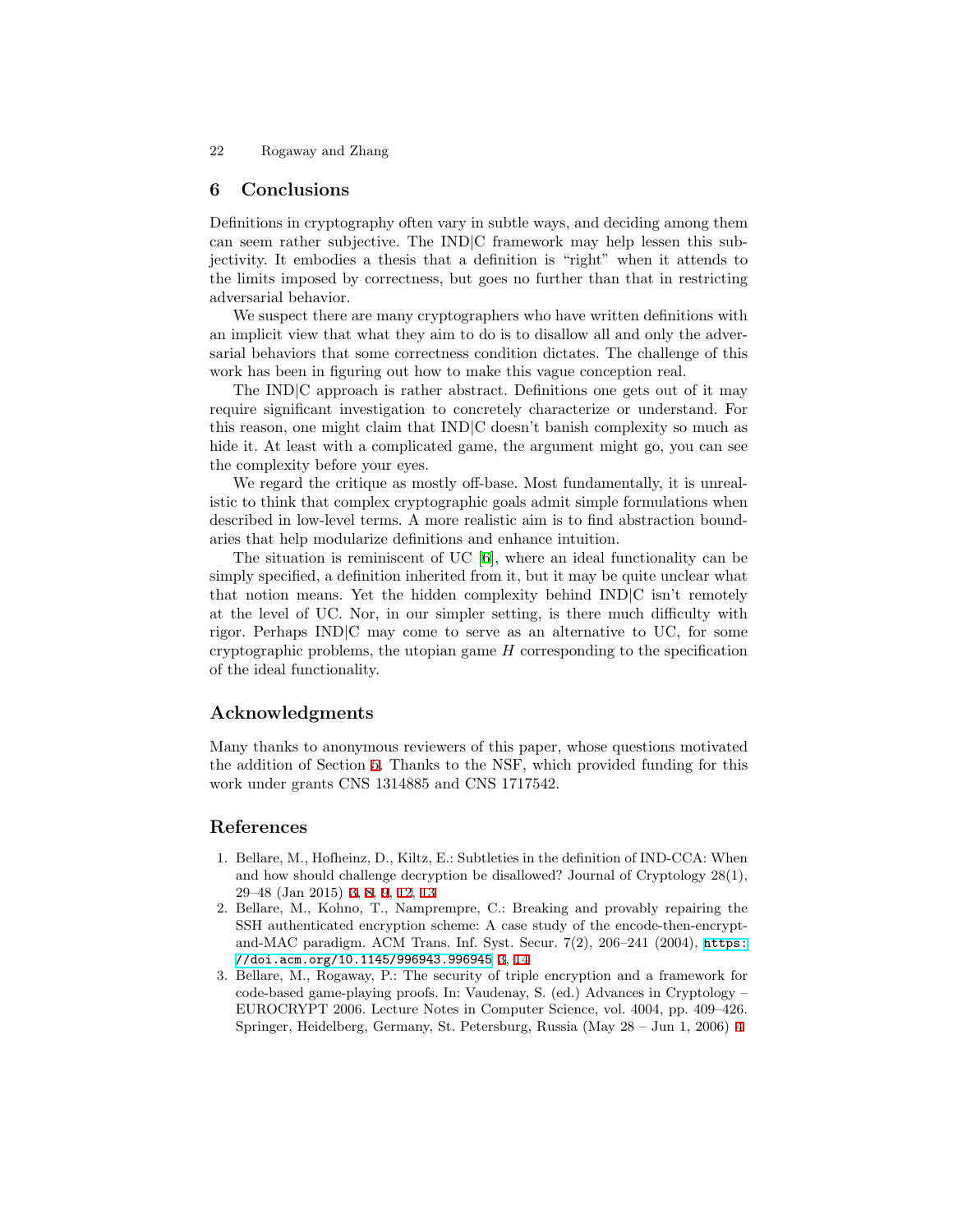- <span id="page-22-1"></span>4. Boyd, C., Hale, B., Mjølsnes, S.F., Stebila, D.: From stateless to stateful: Generic authentication and authenticated encryption constructions with application to TLS. In: Sako, K. (ed.) Topics in Cryptology – CT-RSA 2016. Lecture Notes in Computer Science, vol. 9610, pp. 55–71. Springer, Heidelberg, Germany, San Francisco, CA, USA (Feb 29 – Mar 4, 2016) [3,](#page-2-0) [14](#page-13-1)
- <span id="page-22-2"></span>5. Boyd, C., Hale, B., Mjølsnes, S.F., Stebila, D.: From stateless to stateful: Generic authentication and authenticated encryption constructions with application to TLS. Cryptology ePrint Archive, Report 2015/1150, revision 20160919:152253 (2016), <https://eprint.iacr.org/2015/1150> [3](#page-2-0)
- <span id="page-22-3"></span>6. Canetti, R.: Universally composable security: A new paradigm for cryptographic protocols. Cryptology ePrint Archive, Report 2000/067 (2000), [http://eprint.](http://eprint.iacr.org/2000/067) [iacr.org/2000/067](http://eprint.iacr.org/2000/067) [4](#page-3-1), [22](#page-21-3)
- <span id="page-22-4"></span>7. Canetti, R., Krawczyk, H.: Analysis of key-exchange protocols and their use for building secure channels. In: Pfitzmann, B. (ed.) Advances in Cryptology – EURO-CRYPT 2001. Lecture Notes in Computer Science, vol. 2045, pp. 453–474. Springer, Heidelberg, Germany, Innsbruck, Austria (May 6–10, 2001) [4](#page-3-1)
- <span id="page-22-8"></span>8. Fischlin, M., Günther, F., Marson, G.A., Paterson, K.G.: Data is a stream: Security of stream-based channels. In: Gennaro, R., Robshaw, M.J.B. (eds.) Advances in Cryptology – CRYPTO 2015, Part II. Lecture Notes in Computer Science, vol. 9216, pp. 545–564. Springer, Heidelberg, Germany, Santa Barbara, CA, USA (Aug 16–20, 2015) [4](#page-3-1)
- <span id="page-22-7"></span>9. Fischlin, M., Gnther, F., Marson, G.A., Paterson, K.G.: Data is a stream: Security of stream-based channels. Cryptology ePrint Archive, Report 2017/1191 (2017), <https://eprint.iacr.org/2017/1191> [4](#page-3-1)
- <span id="page-22-6"></span>10. Jager, T., Kohlar, F., Schäge, S., Schwenk, J.: On the security of TLS-DHE in the standard model. In: Safavi-Naini, R., Canetti, R. (eds.) Advances in Cryptology – CRYPTO 2012. Lecture Notes in Computer Science, vol. 7417, pp. 273–293. Springer, Heidelberg, Germany, Santa Barbara, CA, USA (Aug 19–23, 2012) [4](#page-3-1)
- <span id="page-22-0"></span>11. Kohno, T., Palacio, A., Black, J.: Building secure cryptographic transforms, or how to encrypt and MAC. Cryptology ePrint Archive, Report 2003/177 (2003), <http://eprint.iacr.org/2003/177> [3](#page-2-0), [14](#page-13-1)
- <span id="page-22-5"></span>12. Namprempre, C.: Secure channels based on authenticated encryption schemes: A simple characterization. In: Zheng, Y. (ed.) Advances in Cryptology – ASIA-CRYPT 2002. Lecture Notes in Computer Science, vol. 2501, pp. 515–532. Springer, Heidelberg, Germany, Queenstown, New Zealand (Dec 1–5, 2002) [4](#page-3-1)
- <span id="page-22-10"></span>13. Perrin, T., Marlinspike, M.: The double ratchet algorithm. Open Whisper Systems (2016), <https://signal.org/docs/specifications/doubleratchet/> [14](#page-13-1)
- <span id="page-22-11"></span>14. Rogaway, P.: Authenticated-encryption with associated-data. In: Atluri, V. (ed.) ACM CCS 02: 9th Conference on Computer and Communications Security. pp. 98–107. ACM Press, Washington D.C., USA (Nov 18–22, 2002) [15](#page-14-1)
- <span id="page-22-12"></span>15. Rogaway, P., Shrimpton, T.: A provable-security treatment of the key-wrap problem. In: Vaudenay, S. (ed.) Advances in Cryptology – EUROCRYPT 2006. Lecture Notes in Computer Science, vol. 4004, pp. 373–390. Springer, Heidelberg, Germany, St. Petersburg, Russia (May 28 – Jun 1, 2006) [18](#page-17-1)

# **A Proofs**

### <span id="page-22-9"></span>**A.1 Proof of Theorem [1](#page-8-2)**

It suffices to give mutual reductions between INDC and INDC0 adversaries. Since fixedness is efficiently computable for (G*,* H*,* C) we know there exists a PT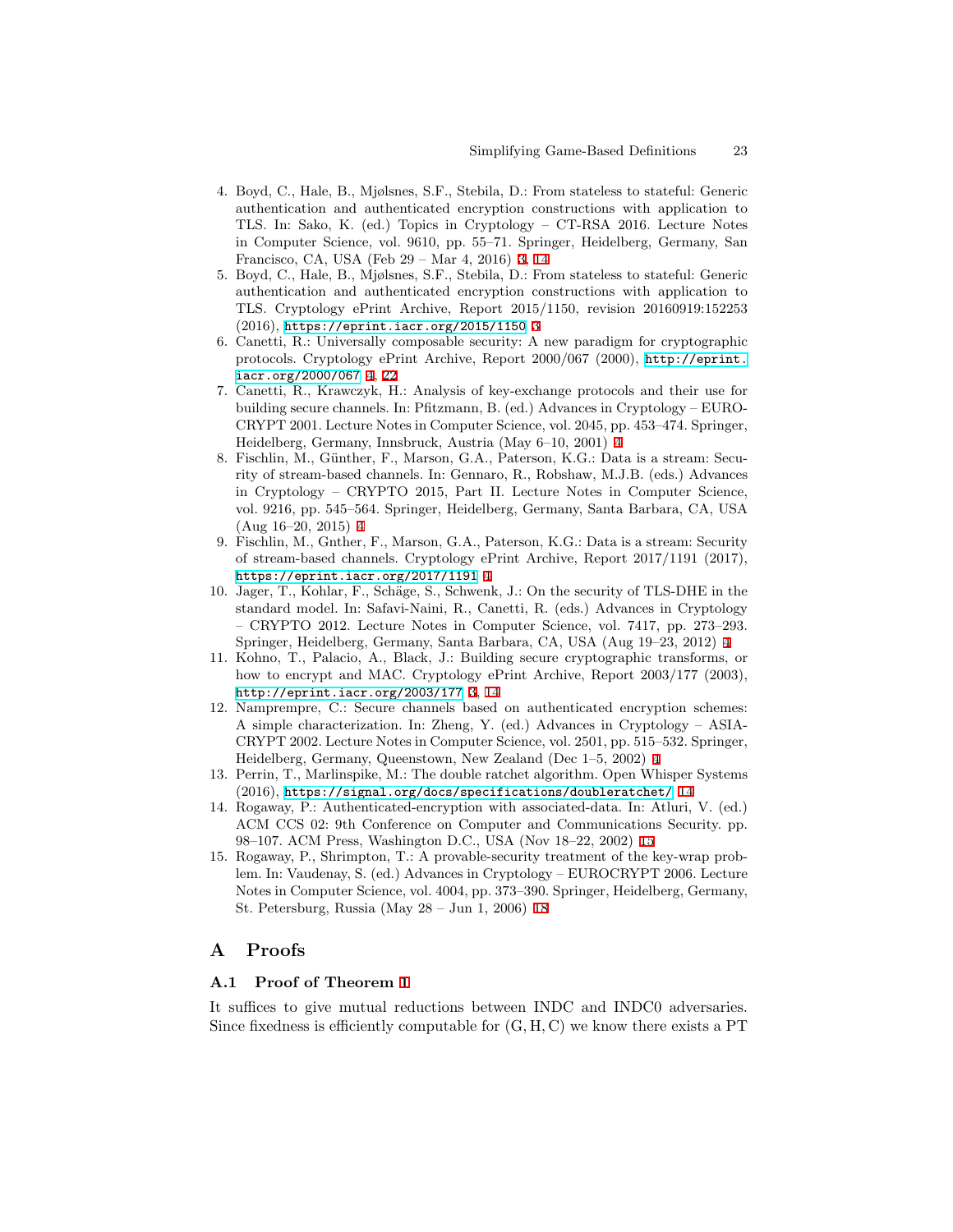algorithm  $\phi$  that computes  $Fixed_{C,G}$  for all valid transcripts. In the following we give the two reductions.

Let *A* be an INDC adversary. We construct an INDC0 adversary *B* that does the following: it runs *A* as a black-box and forwards every query made by *A*. Before forwarding a query  $x_t$ , however, it appends  $x_t$  to the recorded transcript and computes  $\phi$  on it. If  $\phi$  returns true then *B* stops forwarding and from then on keeps returning  $\Diamond$  to A. Clearly B is PPT when A is. In addition, adversary B never triggers the penalty in Finalize, and it perfectly simulates the INDC game for *A*.

Conversely, let *B* be an INDC0 adversary. We construct *A* that does the following: it runs *B* as a black-box and forwards every query made by *B*. But *A* gives up and returns 0 whenever it sees  $\Diamond$  returned by the game. When *B* is PPT then so is  $A$ . For the advantage, let  $bad_G$  and  $bad_H$  denote the events that  $A$  sees a  $\Diamond$  response when interacting with G and H, then we have  $\mathbf{Adv}_{G,H,C}^{\text{indc}}(A,k)$  =  $\Pr[A^{\mathrm{G}[\psi]} \to 1] - \Pr[A^{\mathrm{H}[\psi]} \to 1] \ = \ \Pr[A^{\mathrm{G}[\psi]} \to 1 \ \cap \ \neg \textsf{bad}_{\mathrm{G}}] - \Pr[A^{\mathrm{H}[\psi]} \to 1 \ \cap \ \neg \textsf{bad}_{\mathrm{G}}]$  $\neg$ **bad**<sub>H</sub> $] = \Pr[G[\![\psi]\!]^B \rightarrow 1] - \Pr[H[\![\psi]\!]^B \rightarrow 1] = \mathbf{Adv}_{G,H,C}^{\text{indco}}(B,k)$ , and the reduction is complete.

# <span id="page-23-0"></span>**A.2 Proof of Theorem [2](#page-10-1)**

First note that the formula  $\phi$  in Fig. [5](#page-11-0) is PT-omputable. We must show that  $V \text{alid}_{C_1, G_1}(x_1, y_1, \ldots, x_t) \vee \text{Valid}_{C_1, H_1}(x_1, y_1, \ldots, x_t)$  implies  $\phi(x_1, y_1, \ldots, x_t) =$ *Fixed*<sub>C1</sub>,G<sub>1</sub>( $x_1, y_1, \ldots, x_t$ ).

Fix such a transcript. We claim that  $Valid_{C1,G1}(x_1,y_1,\ldots,x_{t-1},y_{t-1})$  if and only if line 201 in Fig. [5](#page-11-0) is true. The only-if direction is straightforward: the negation of line 201 violates correctness required by the scheme class C1. For the if direction, consider the artificial scheme  $\Pi = (\mathcal{K}, \mathcal{E}, \mathcal{D})$ , whose definition depends on the transcript, with the following behavior:

- $-\mathcal{K}(k)$ : regardless of *k*, if there is any  $(x_i, y_i) = (Key, pk)$  then output *pk*. Otherwise output an arbitrary string.
- $\mathcal{E}(pk,m)$ : output *c*<sup> $\leftarrow$ </sup>*T*[*m*] where *T*[*m*] ⊆ {0, 1}<sup>\*</sup> are sets of strings, indexed by  $m \in \{0,1\}^*$ , which satisfy:
	- if there is an  $(x_i, y_i) = ((\text{Enc}, m), c)$  then  $c \in T[m]$ .
	- $(m \neq m') \Rightarrow (T[m] \cap T[m'] = \varnothing).$
	- if there is an  $(x_i, y_i) = ((\text{Dec}, c), m)$ : when *m* is not the challenge plaintext then  $c \notin T[m']$  for all  $m' \in \{0,1\}^*$ ; otherwise  $c \in T[m]$ . (By the *challenge plaintext* we mean the input to the first Enc query in the transcript, if it exists.)
- $P(X|X, c)$ : if  $(∃m) c ∈ T[m]$ , then output *m*; else if there exists some  $(x_i, y_i) =$  $((Dec, c), m)$  then output *m*; else output an arbitrary string.

It is straightforward to verify that *Π* as constructed above is correct and can generate the given transcript. It remains to show well-definedness, namely, the existence of indexed sets  $T[m]$  for  $m \in \{0,1\}^*$ . Note the only possible contradiction in the construction of *T* is between the first bullet and the third bullet in the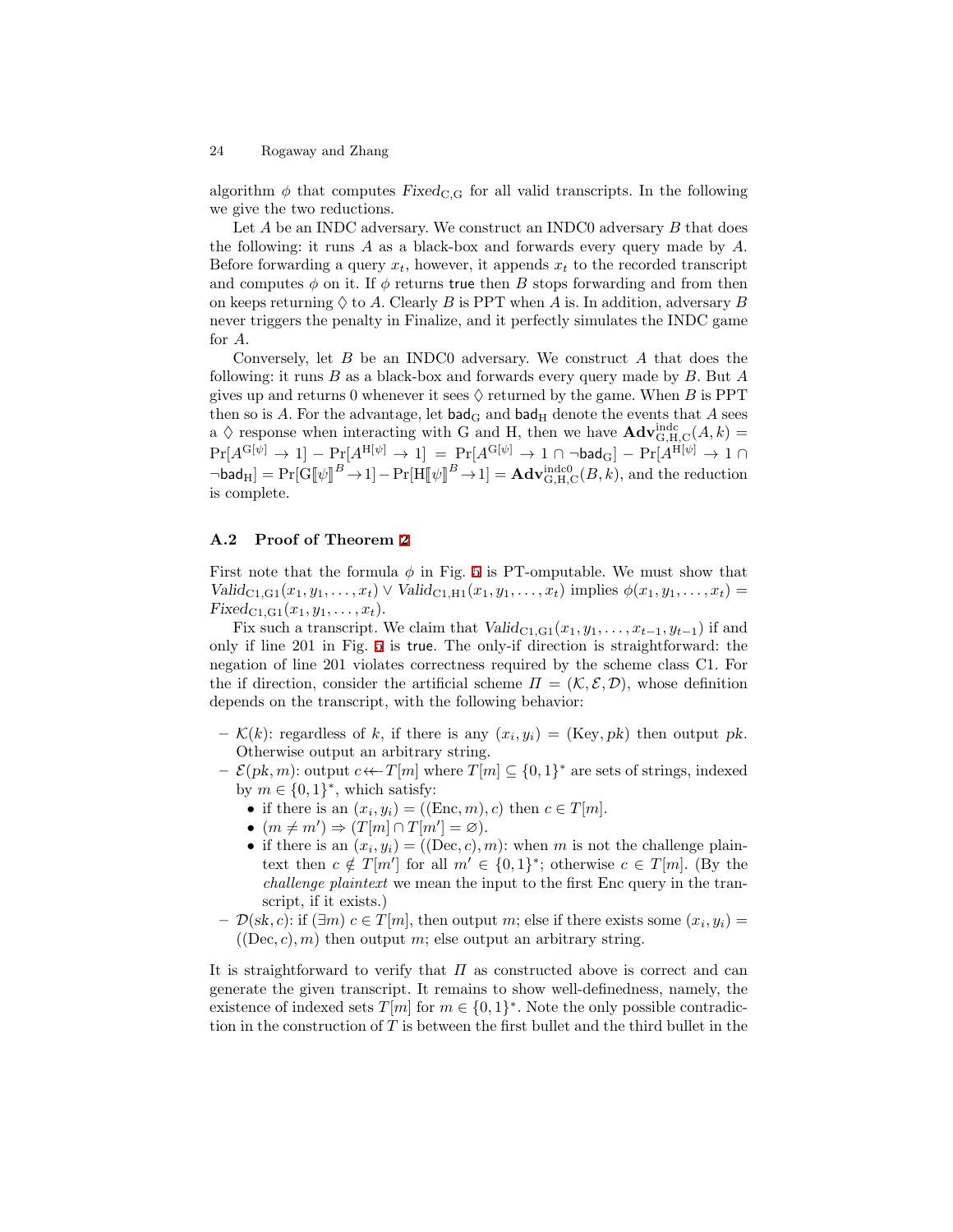description of  $\mathcal E$ . However, such a contradiction can only take place when there is an  $(x_i, y_i) = ((\text{Enc}, m), c)$  and an  $(x_j, y_j) = ((\text{Dec}, c), m')$  such that  $m \neq m'$ , exactly the case excluded by line 201 in Fig. [5](#page-11-0). The if direction is thus proved.

If  $\phi(x_1, y_1, \ldots, x_t)$  is true then one of the lines 202–205 is true. From the code of G1 and the definition of C1, it is straightforward to verify that whichever line in 202–205 is true, the values recorded in the transcript determine the value of  $G1_\Pi(k, x_1, \ldots, x_t, r)$ . Additionally, since the above claim says whenever line 201 is true then the transcript is valid, we conclude that the value of  $Fixed_{C1,G1}(x_1,y_1,\ldots,x_t)$  is true.

Conversely, if  $\phi(x_1, y_1, \ldots, x_t)$  is false then either line 201 or the disjunction of line 202–205 is false. In the former case, our claim implies the falseness of  $Valiid_{C1,G1}(x_1,y_1,\ldots,x_t)$ , so  $Fixed_{C1,G1}(x_1,y_1,\ldots,x_t)$  is also false. In the latter case, consider the artificial scheme we just constructed. Since such a scheme can always generate the given history as long as the indexed set *T* satisfies the required properties, it suffices to give two instantiations of *Π* which generate distinct responses for *xt*. A routine check of the code of G1 concludes that: for all transcripts not falling in the four cases of line 202–205, such instantiations can indeed be given. We conclude that  $Fixed_{C1,G1}(x_1,y_1,\ldots,x_t)$  in this case, is also false.

#### <span id="page-24-0"></span>**A.3 Proof of Theorem [3](#page-11-2)**

We give reductions for both directions. First, let *A* be a PPT IND-CCA adversary attacking *Π*. We construct an INDC-adversary *B* that does the following. For all Dec queries and Key queries asked by A, forward them to its own game if  $\psi$ evaluates to false for the current transcript; otherwise simulate the answers by itself without forwarding (which could be done by an inspection of the code of the four games  $(G1, H1, G0, H0)$ . For the first Test query  $(m_1, m_2)$  queried by A, we let *B* draw a random coin  $b \leftarrow \{0, 1\}$  and query  $\text{Enc}(m_b)$ . Now  $\text{Adv}_{G1, H1, C1}^{indc}(B)$  $\mathbf{Adv}_{\Pi}^{\text{ind}}(A)/2$ , and *B* is also PPT.

Next, let *B* be a PPT IND|C adversary, we construct an IND-CCA adversary *A* that does the following: forward all Dec queries and Key queries; for the Enc query *m*, let *A* query Test $(m, 0^{|m|})$ . In addition *A* will also silence queries made by *B* by computing  $\psi$ . This reduction simulates perfectly except for one problematic case: when *B* triggered an invalid event (the negation of line 201 in Fig. [5\)](#page-11-0) and asks for a decryption of the challenged ciphertext, by the formula of *ψ* he should see an unsilenced response, but the IND-CCA adversary *A* cannot simulate such a response for him. However, since an invalid event necessarily implies that *A* is in the ideal world, we could simply let *A* return 0. Therefore, the advantage of *B* is preserved.

#### <span id="page-24-1"></span>**A.4 Proof of Theorem [4](#page-14-2)**

We introduce some notation first. Given  $\mathbf{n} \in \mathbb{N}^*$  and a vector *X*, we define *X*[**n**] recursively by  $X[\emptyset] = \emptyset$  and  $X[\mathbf{n} \mid i] = X[\mathbf{n}] \mid X_i$  if  $1 \le i \le |X|$ , while  $X[\mathbf{n}]$  otherwise. For  $\mathbf{n} = [i, i+1, \ldots, j]$  we may write  $X[i..j]$  instead of  $X[\mathbf{n}]$ . We use  $t =$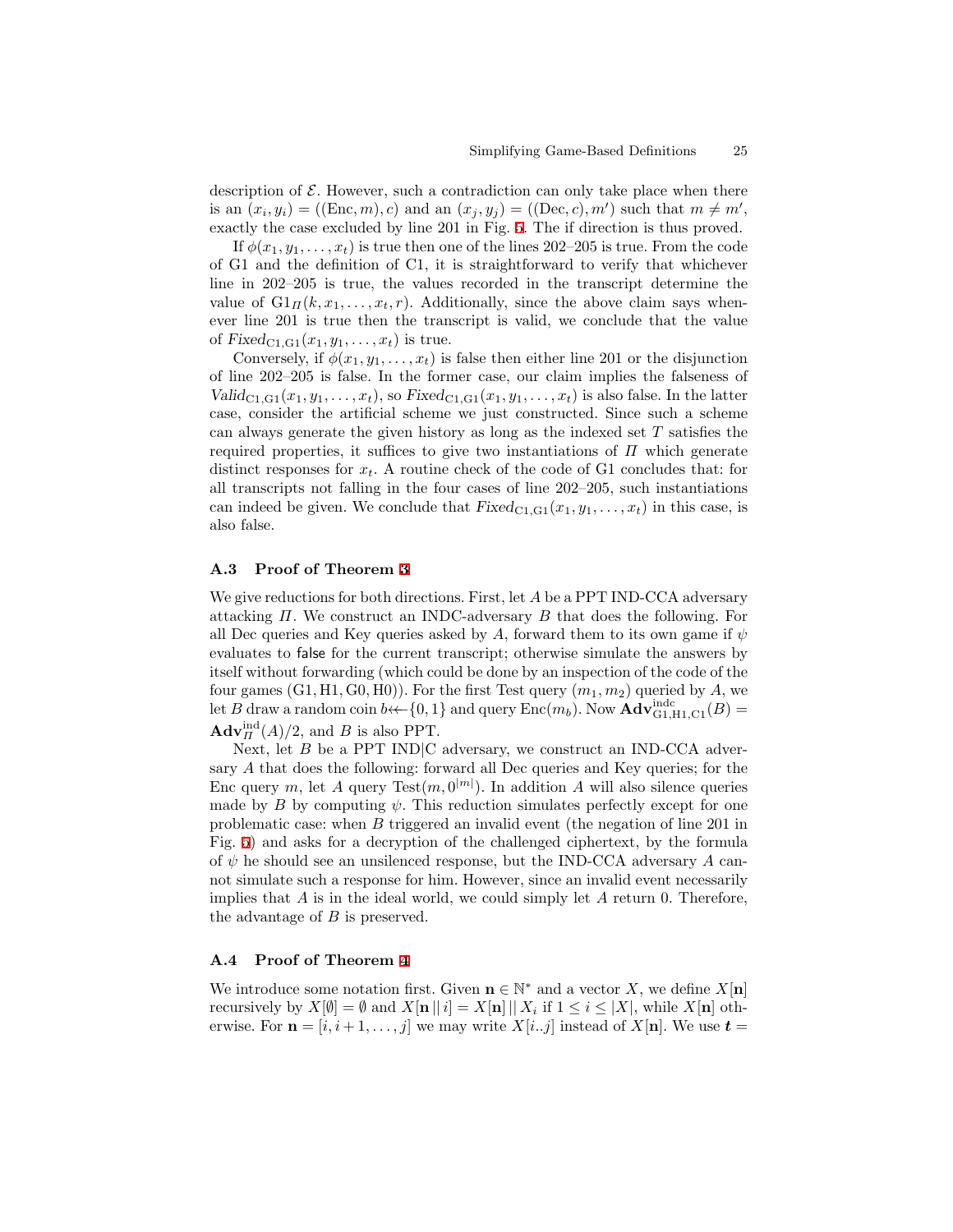**procedure**  $\phi_L(t)$  $711 \ (x_1, y_1, \ldots, x_q) \leftarrow t$ 712 **for** *i ←* 1 **to** *q −* 1 **do** 713 **if**  $x_i[1] = \text{Enc} \text{ then } e \leftarrow e + 1; (a_e, m_e, c_e) \leftarrow (x_i[2], x_i[3], y_i)$ 714 **for**  $i \leftarrow 1$  **to**  $q$  **then** 715 if  $x_i[1] = \text{Dec}$  then  $d \leftarrow d + 1$ ;  $(a'_d, m'_d, c'_d) \leftarrow (x_i[2], y_i, x_i[3])$ 716  $\,$  if  $(\exists i)(\exists {\bf n}\in L)\,\, (a'[1..i],c'[1..i]) = (a[{\bf n}],c[{\bf n}]) \wedge m_i' = \bot$  then return false 717 if  $(\exists \mathbf{n}, \mathbf{n}' \in L)$   $(\mathbf{n} \neq \mathbf{n}' \wedge (m[\mathbf{n}] \neq m[\mathbf{n}']) \wedge (a[\mathbf{n}], c[\mathbf{n}]) = (a[\mathbf{n}'], c[\mathbf{n}'])$ 718 **then return** false 719 **return**  $x_q[1] = \text{Dec } \wedge x_q[4] = \text{false } \wedge (\exists \mathbf{n} \in L) \ (a', c') = (a[\mathbf{n}], c[\mathbf{n}])$ 

<span id="page-25-0"></span>

**procedure** *K* 811 **return** 0 **procedure**  $\mathcal{E}(k, a, m, s)$ 821 **if**  $s = \varepsilon$  **then**  $s \leftarrow 0$ 822  $s \leftarrow s + 1$ 823 **return** (*Fs,a*(*m*)*, s*) **procedure**  $\mathcal{D}(k, a, c, r)$ 824 **if** isNum(*r*) **then** 825  $r \leftarrow r + 1$ ; **return**  $(G(r, a, c), r)$ 826 **if**  $r = \varepsilon$  **then**  $r \leftarrow \{A\}$ 827 *r ′ ←* ∅ 828 **for n** *∈ r* **do** 829 **for**  $n \in \{n : \mathbf{n} \mid | n \in L\}$  **do** 830 **if**  $F_{n,a}^{-1}(c) \neq \bot$  **then** 831 *m*  $\leftarrow F_{n,a}^{-1}(c)$ 832 *r ′ ← r ′ ∪ {***n** *|| n}* 833 **if**  $r' = \emptyset$  **then return**  $(G(0, a, c), 0)$ 834 **return** (*m, r′* ) Conditions on *F* for  $\Pi \in C_2(L)$  and  $\Pi$  being able to generate the history: 841  $(\forall q)(\forall a_1, \ldots, a_q \in \mathcal{A})(\forall c_1, \ldots, c_q \in \mathcal{C})(\forall \mathbf{n}, \mathbf{n}' \in L)$ 842 For  $i \leftarrow 1$  to q do  $(m_i, m'_i) \leftarrow (F_{\mathbf{n}_i, a_i}^{-1}(c_i), F_{\mathbf{n}'_i, a_i}^{-1}(c_i))$ : 843  $((\forall i)$   $m_i \neq \bot \land m'_i \neq \bot) \Rightarrow ((\forall i)$   $m_i = m'_i) \stackrel{\frown}{\bigcap} \Lambda$ 844  $(\forall i \in \{1, ..., e\})$   $F_{i, a_i}(m_i) = c_i \bigwedge (\forall i \in \mathbb{N}) \ c'_{h+1} \notin \mathsf{Range}(F_{i, a'_{h+1}})$ 

<span id="page-25-1"></span>**Fig. 11. Code of the artificial sAE scheme.**

 $(x_1, y_1, \ldots, x_q)$  to denote a query-terminated transcript that is  $Valid_{C2(L),G2}(t) \vee$ *Valid*<sub>C2</sub>(*L*), $H_2$ (*t*) and satisfies  $q \leq 2^{\tau} - 3$ .

Our proof strategy is as follows. We first give the pseudocode of a function  $\phi_L$ for a general level-set *L*, and then prove its efficient computability when *L* is a basic level-set. See Fig. [10](#page-25-0) for the code of  $\phi_L$ .

We claim  $\phi_L$  indeed computes fixedness. Let **t** be such a transcript that satisfies the stated condition in the above, we use  $(a_1, c_1), \ldots, (a_e, c_e)$  and  $(a'_1, c'_1), \ldots$ ,  $(a'_d, c'_d)$  to denote its *encryption history* and *decryption history*, defined as in Fig. [10](#page-25-0). Given a decryption query  $(a'_i, c'_i)$ , we say it is **n***-honest* if **n**  $\in L \wedge \{b\}$  $(a'[1..i], c'[1..i]) = (a[n], c[n])$ ; and it is *honest* if it is **n**-honest for some  $n \in L$ . We use *h* to denote the largest index of honest decryption queries in the decryption history, namely  $h = \max\{i: (a'_i, c'_i) \text{ is honest}\}.$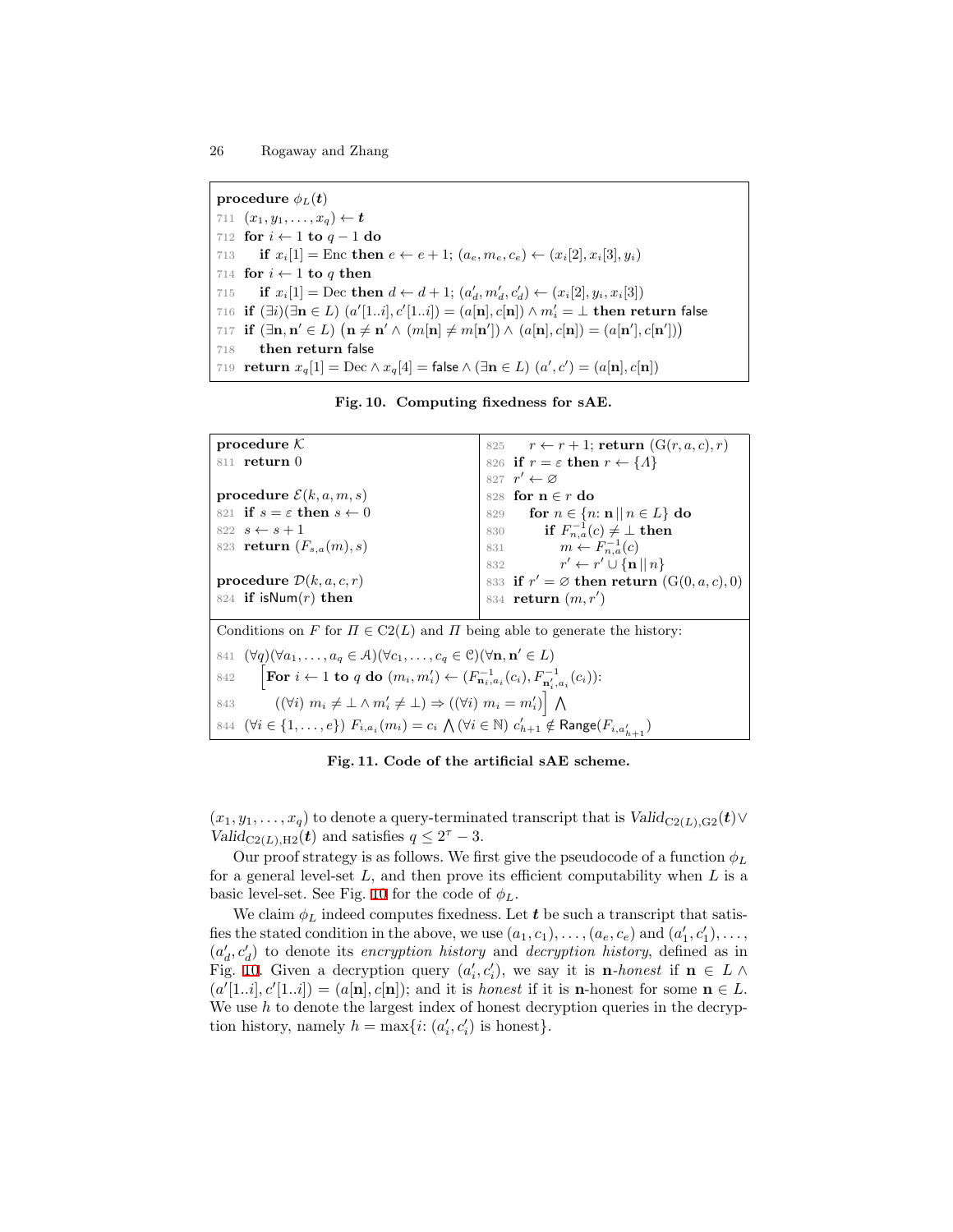We try to define an artificial scheme  $\Pi \in \mathrm{C2}(L)$ , out of two functions  $F$ :  $\mathbb{N} \times \mathcal{A} \times \mathcal{M} \to \mathcal{C} \cup \{\perp\}$  and  $G: \mathbb{N} \times \mathcal{A} \times \mathcal{C} \to \mathcal{M} \cup \{\perp\}$ . We require for all  $(n, a) \in \mathbb{N} \times \mathcal{A}$ , the projected  $F_{n,a}(\cdot)$ , apart from its possible mapping to  $\bot$ , is an injection with ciphertext expansion  $\tau$ : We accordingly write  $F_{n,a}^{-1}(c)$  to denote the unique  $m \in \mathcal{M}$  such that  $F_{n,a}(m) = c$  or  $\perp$  if such  $m$  does not exist. Basically, the behavior of  $F$  has some restrictions that depend on the given transcript  $t$ , and such restriction serves its best to make sure *Π* can generate *t*. Ultimately, we expect  $\Pi$  to have the following properties:

If the validity check is passed (both the if conditions in line 716 and 717 are false) then *Π* is well-defined, correct, and can generate *t*. On top of that, if the fixedness check does not pass (line 719 returns false), then there are multiple instantiations of *Π* that generate distinct responses for the last query in *t*.

- We call these two properties the *existence property* and the *multiplicity property*. The code of *Π* is given in Fig. [11.](#page-25-1) We first make two observations about it:
	- **–** When *F* satisfies line 842–843, the variable *m* assigned in line 831 is identical across iterations for each decryption in a *correctness experiment* as shown in Fig. [8](#page-14-0), and  $\Pi \in C_2(L)$ . This can be proved by an induction on the number of decryption queries in a correctness experiment. The inductive argument is: after the first *i* decryptions  $(a_1, c_1), (a_2, c_2), \ldots, (a_i, c_i)$  in a correctness experiment, all vectors **n** in the receiver state are reorderings in *L*, and for each **n** let  $(m_1, ..., m_t) \leftarrow (F_{n_1, a_1}^{-1}(c_1), ..., F_{n_t, a_t}^{-1}(c_t))$  then  $(\nexists i)$   $m_i = \perp$  and the vector *m* is identical for all **n** in the receiver state.
	- When *F* satisfies all lines 842–844, the scheme  $\Pi$  can generate the encryption history. What's more, as long as the if condition in line 716 in Fig. [10](#page-25-0) evaluates to false, then *Π*, with some instantiation of G, can generate the decryption history as well. The generation of the encryption history is obvious by line 844. For the generation of the decryption history, note that *Valid*<sub>C2</sub>(*L*),G<sub>2</sub>(*t*)  $\vee$  *Valid*<sub>C2(*L*),H<sub>2</sub>(*t*) implies that an **n**-honest decryption</sub> query  $(a'_i, c'_i)$  must have a response either equal to  $m_{n_i}$  (in the real world) or *⊥* (in the ideal world). Since the falseness of the if condition in line 716 of Fig. [10](#page-25-0) excludes the latter case, the correctness of *Π* thus ensures those honest decryption queries' responses can be generated. For those *post-honest* decryption queries, since line 844 implies that the first of those queries  $c'_{h+1}$ is not in the range of  $F_{i,a'_{h+1}}(\cdot)$  for any *i*, the updated receiver state *r'* will be set to  $\varnothing$  and from this point the decryption will depend only on G. With the help of the additive state, by simply assigning  $G(i - h - 1, a'_i, c'_i) \leftarrow m'_i$ for all  $i > h$ , we can make  $\Pi$  generate the given decryption history as well.

Based on the above two observations, we first prove the existence property. For a number  $i \in \mathbb{N}$ , let num2str<sub>j</sub>(*i*) be the binary representation of *i* with *j* bits (leading 0 padded when  $i \ll 2^{j}$ ). Suppose **t** is such that both the if conditions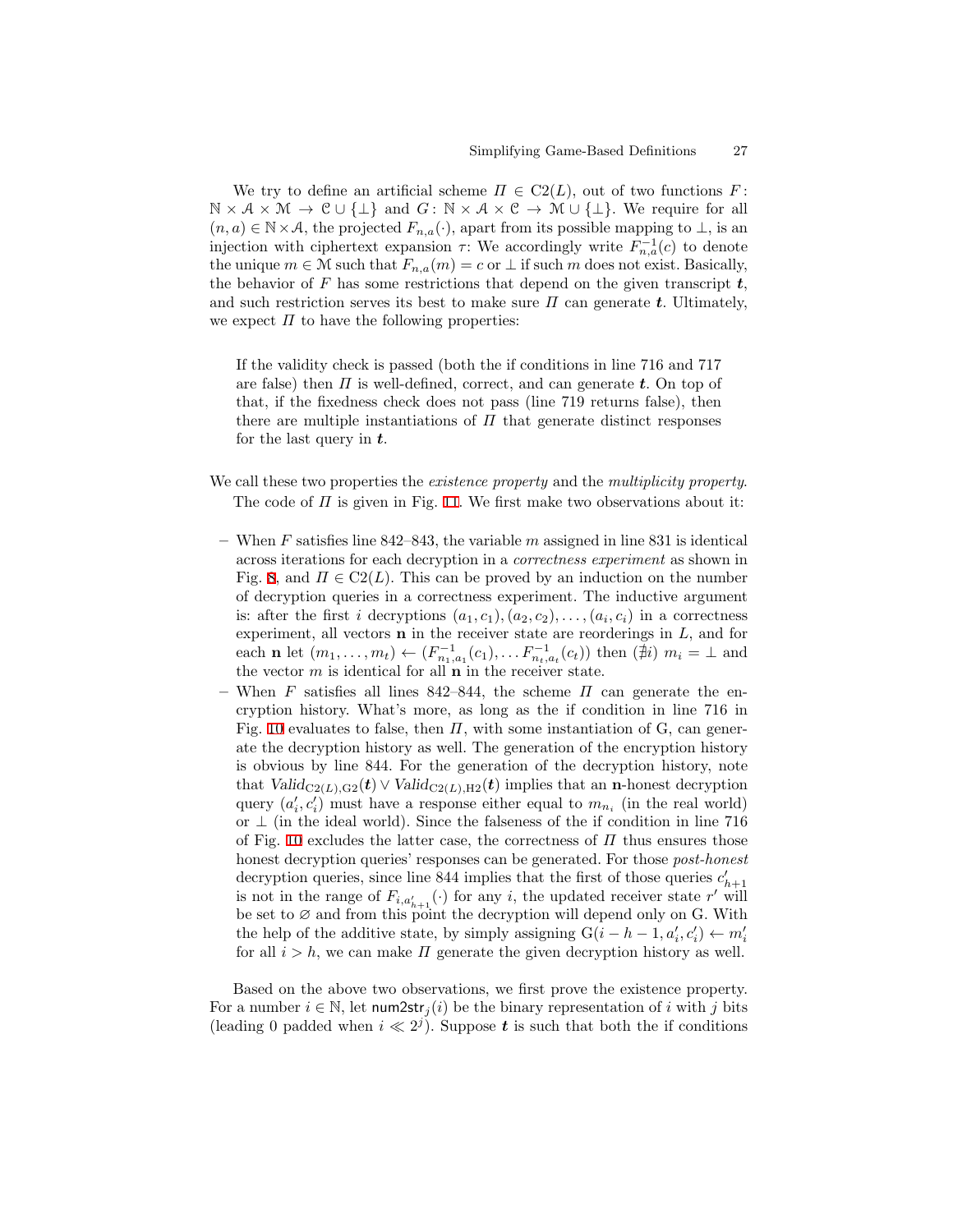in line 716 and 717 evaluate to false then consider the following *F*:

$$
F_{i,a}(m) = \begin{cases} c_i & \text{if } a = a_i \wedge m = m_i; \\ H(i,m) & \text{else if } i \leq e; \\ \perp & \text{otherwise,} \end{cases}
$$

where  $H: \{1, 2, \ldots, q\} \times \mathcal{M} \to \mathcal{C}$  satisfies

- 1.  $H(i, \cdot)$  is an injection for all *i* with ciphertext expansion  $\tau$ ;
- 2.  $i \neq j$  ⇒ Range( $H(i, \cdot)$ ) ∩ Range( $H(j, \cdot)$ ) = ∅;

3.  $t.c_i \notin \text{Range}(H(i, \cdot))$  for all *i*;

4.  $t.c'_{h+1} \notin \text{Range}(H(i,\cdot))$  for all *i*.

It's easy to see such an *H* really exists by the condition  $q \leq 2^{\tau} - 3$ . We claim that this instantiation satisfies the three conditions in Fig. [11](#page-25-1), which would imply the existence property. Indeed, line 844 is obvious. For line 841–843, let  $(a_1, a_2, \ldots, a_q)$ ,  $(c_1, c_2, \ldots, c_q)$ , **n** and **n**<sup>*'*</sup> be as quantified, then  $((\forall i)$   $m_i \neq \bot \land \bot$  $m'_i \neq \bot$ ) implies that for all i, either  $c_i \in \mathsf{Range}(H(\mathbf{n}_i, \cdot)) \cap \mathsf{Range}(H(\mathbf{n}'_i, \cdot)),$ or  $c_i$  is equal to  $t.c_j$  for some *j* (We use the notation  $t.c_i$  to differentiate the  $c_i$ being quantified in the statement of line  $841-843$  and the  $c_i$  recorded in the transcript  $t$ ). In the former case, by the second property of  $H$  above we have  $n_i = n'_i$ , hence  $m_i = m'_i$ . In the latter case, suppose for contradiction that  $m_i \neq m'_i$  and let *i* be the minimal such index. Since by the instantiation of *F*, for  $j \leq i$  either  $n_i = n'_i$  (the case we just analyzed) or  $(a_i, c_i) = (\mathbf{t}.a[n_i], \mathbf{t}.c[n_i]) =$  $(t.a[n'_i], t.c[n'_i])$ , we conclude  $(t.a[n], t.c[n]) = (t.a[n'], t.c[n'])$ . The assumption  $m_i \neq m'_i$  therefore contradicts with the condition that line 717 in Fig. [10](#page-25-0) returns false.

We next show the multiplicity property. There are three cases of  $t.x_q$  to consider. They are: 1) Dec query with the declarative flag set to true; 2) Dec query that is not honest; 3) Enc query. The first case is trivial. For the second case, since our construction depends on an arbitrary function *G* after a dishonest decryption, there are always multiple ways of specifying different *G* so as  $x_q$  will have distinct outputs. For the third case, it suffices to extend the instantiation of *F* by *H* in the above with *e* replaced by  $e+1$ . By the condition  $q \leq 2^{\tau}-3$ , the four conditions can still be satisfied by a proper choice of *H*, and all successive logic thus follows. The different way of instantiating  $H(e+1, \cdot)$  thus guarantees multiplicity property.

To complete the proof, we need to write pseudocode of efficient algorithms for the procedure  $\phi_L$  where *L* is a basic level set. See Fig. [12](#page-28-0) for the concrete code of these algorithms that instantiate  $\phi_L$ .

#### <span id="page-27-0"></span>**A.5 Proof of Theorem [5](#page-15-0)**

We describe the code of *B* in terms of *A*. See Fig. [13.](#page-29-0) We claim that this reduction achieves perfect simulation. To see why, note that the only bad event which semantically differs from an otherwise perfect simulation is line 1032, which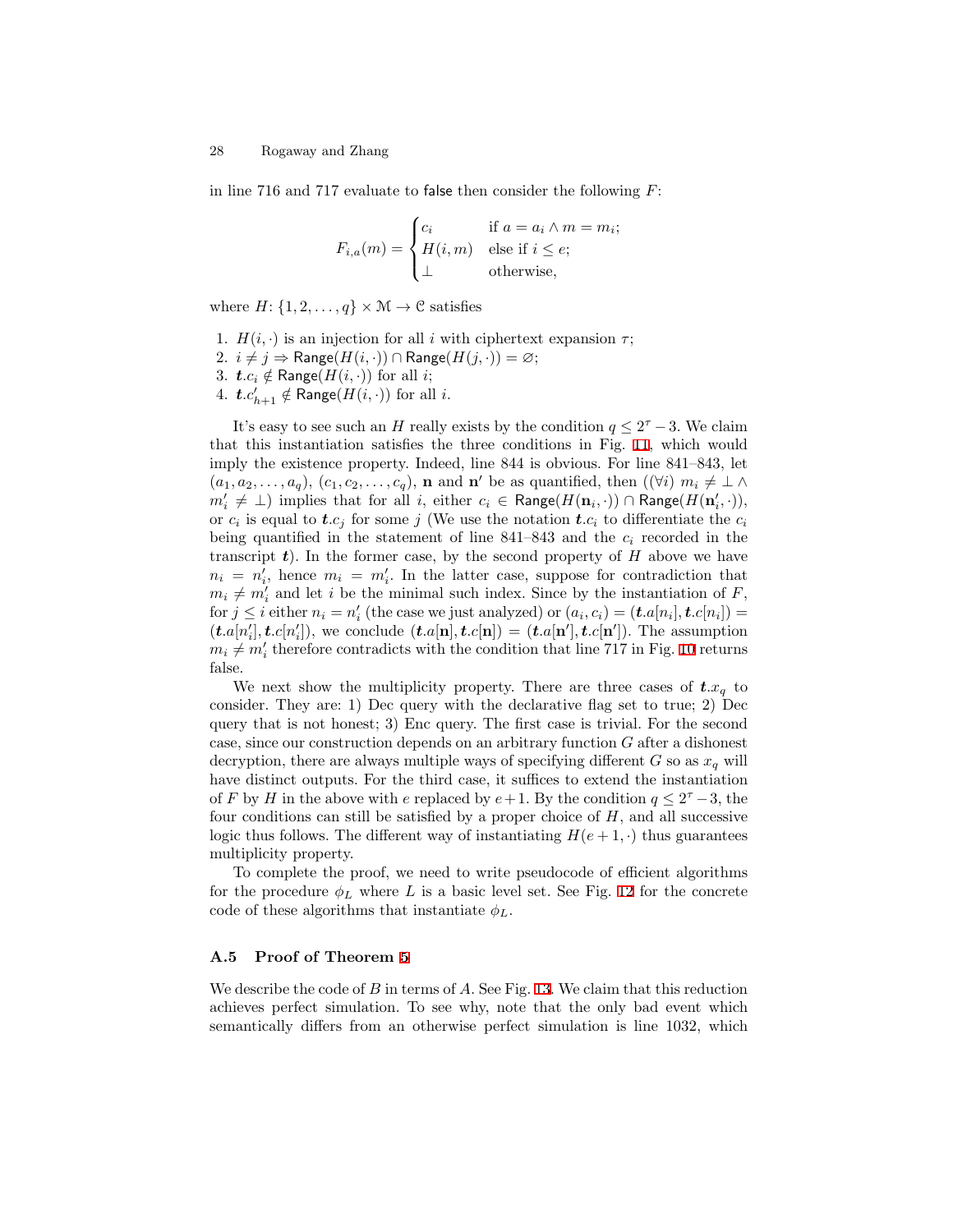```
{\bf procedure} \; \phi_j^\ell(t)911 (x_1, y_1, \ldots, x_q) \leftarrow t912 if x_q[1] \neq Dec ∨ x_q[4] \neq false then return false
913 for i ← 1 to q − 1 do
914 if x_i[1] = \text{Enc } \textbf{then}915 e \leftarrow e + 1; (a_e, m_e, c_e) \leftarrow (x_i[2], x_i[3], y_i);916 ac2i[a_e, c_e] \leftarrow ac2i[a_e, c_e] \cup \{e\}917 if j = 0 then
918 for i ← 1 to e do
919 if ac2m[a_e, c_e] \neq \Diamond and ac2m[a_e, c_e] \neq m_e then return false
920 ac2m[a_e, c_e] \leftarrow m_e921 else
922 queue \leftarrow ((\Lambda, \Lambda))923 while (n_1, n_2) \leftarrow \text{pop}(queue) do
f(x_1, x_2) \in \operatorname{\mathsf{Next}}(L^\ell_j, \mathbf{n}_1, e) \times \operatorname{\mathsf{Next}}(L^\ell_j, \mathbf{n}_2, e) \textbf{ do}925 if (a[n_1], c[n_1]) = (a[n_2], c[n_2]) then
926 if m[n_1] \neq m[n_2] then return false
927 push(queue,(n1 || n1, n2 || n2))
928 for i ← 1 to q do
929 if x_i[1] = Dec then
930 d \leftarrow d + 1; (a'_d, m'_d, c'_d) \leftarrow (x_i[2], y_i, x_i[3])931 N ← {Λ}
932 for i ← 1 to d do
933 for n ∈ N do
934 for n \in ac2i[a'_i, c'_i] do
935 if \mathbf{n} \parallel n \in L_j^{\ell} then
936 \mathcal{N}' \leftarrow \mathcal{N}' \cup \{\mathbf{n} \mid n\}937 if m'_i = \bot then return false
938 N ← N
′
; N
′ ← ∅
939 return \mathcal{N} \neq \emptyset
```
<span id="page-28-0"></span>**Fig. 12. Pseudocode of algorithms computing fixedness for sAE.** The algorithm  $\phi_j^{\ell}$  computes fixedness for  $(C2(L_j^{\ell}), G2, H2, 2^{\tau} - 3)$  where  $\tau$  is the ciphertext expansion for sAE schemes. The only dependences on level-sets are in line 924 and line 935, where  $\text{Next}(L, \mathbf{n}, e) = \{n \in \{1, \ldots, e\} : \mathbf{n} \mid n \in L\}$ . The value  $\text{Next}(L, \cdot, \cdot)$  is efficiently computable for all  $L \in \{L_0, L_1^{\ell}, L_2^{\ell}, L_3\}.$